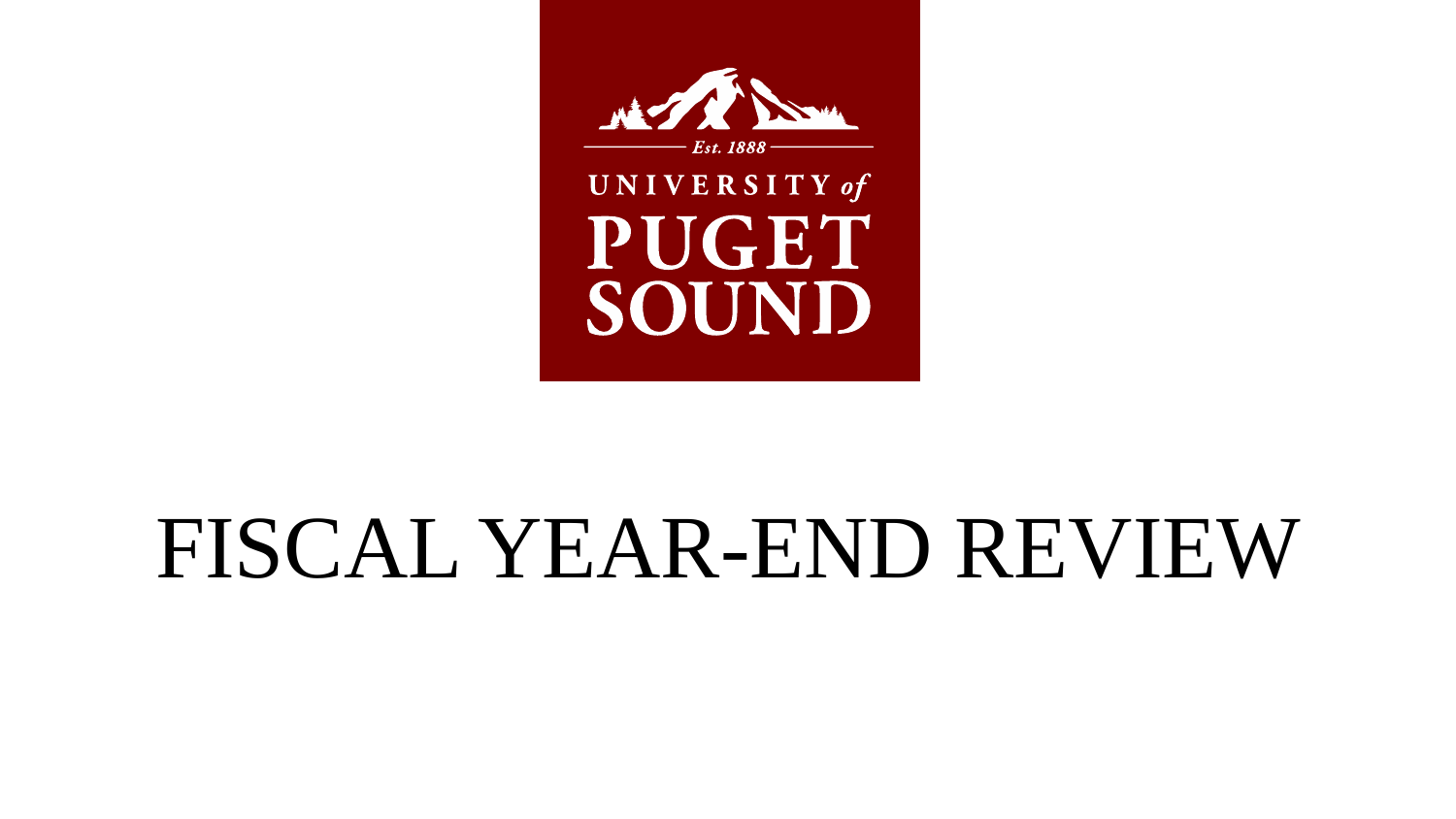

# AGENDA – Fiscal Year End Procedures

- 1. Fiscal Year-End Timeline
- 2. Budget/Accounting
- 3. Accounts Payable (AP)
- 4. Procurement What to Know
- 5. Procurement Cards (Pcards) What to Know
- 6. FAQ's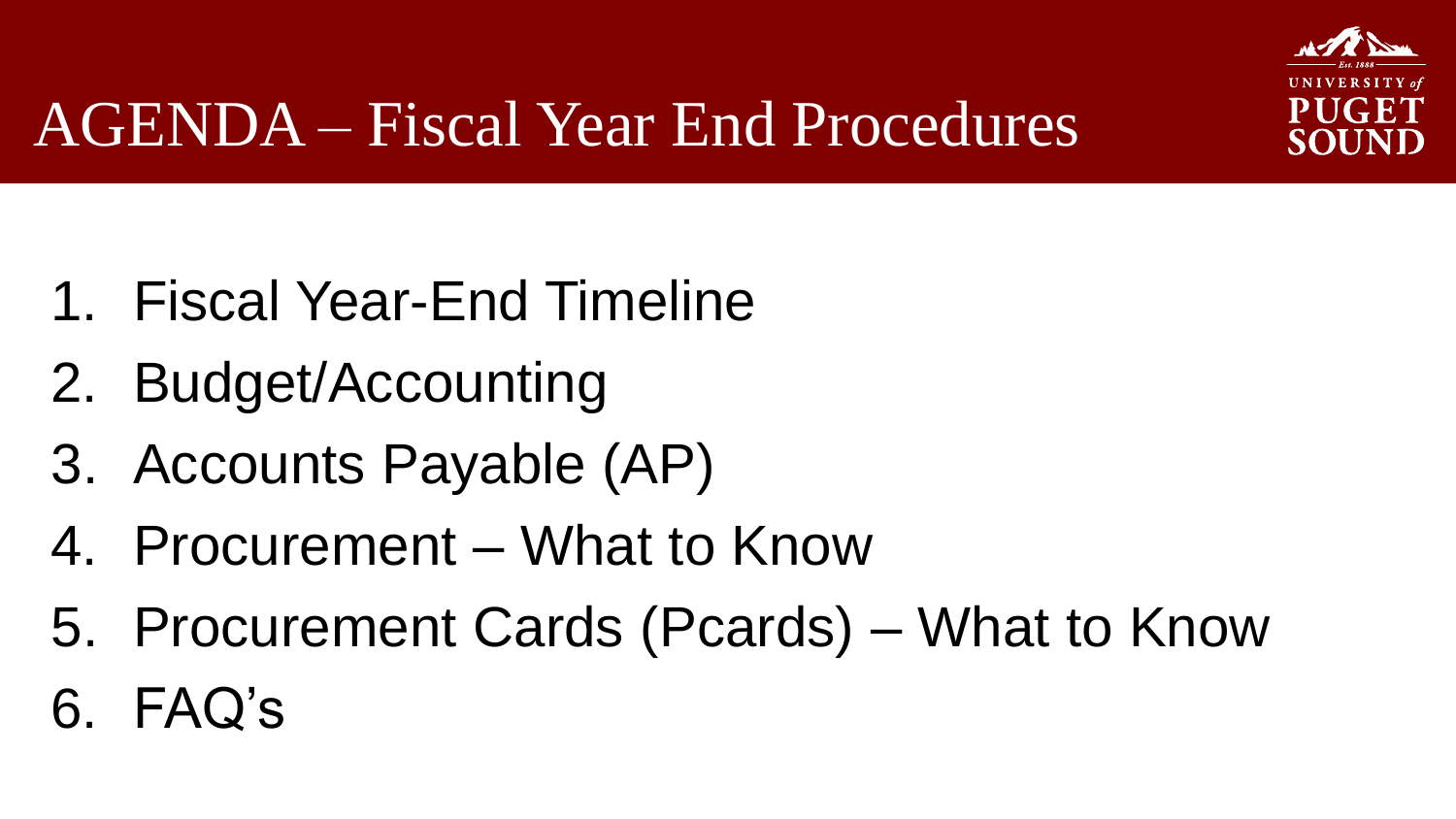

| <b>June Deadlines</b>                                                                      | <b>Completion Date</b> |
|--------------------------------------------------------------------------------------------|------------------------|
| <b>Review outstanding PeopleSoft open</b><br>requisitions and open Purchase Orders (POs)   | June 1                 |
| • Request assistance from Procurement where<br>open requisitions and POs require attention | June 2                 |
| • Wells Fargo VISA Pcard holders or reconcilers<br>complete May statement review           | June 7                 |
| • Peard approvers complete May statement<br>approval                                       | June 12                |
| • All FY22 requisitions with expected delivery by<br>June 30 are approved in PeopleSoft    | June 15                |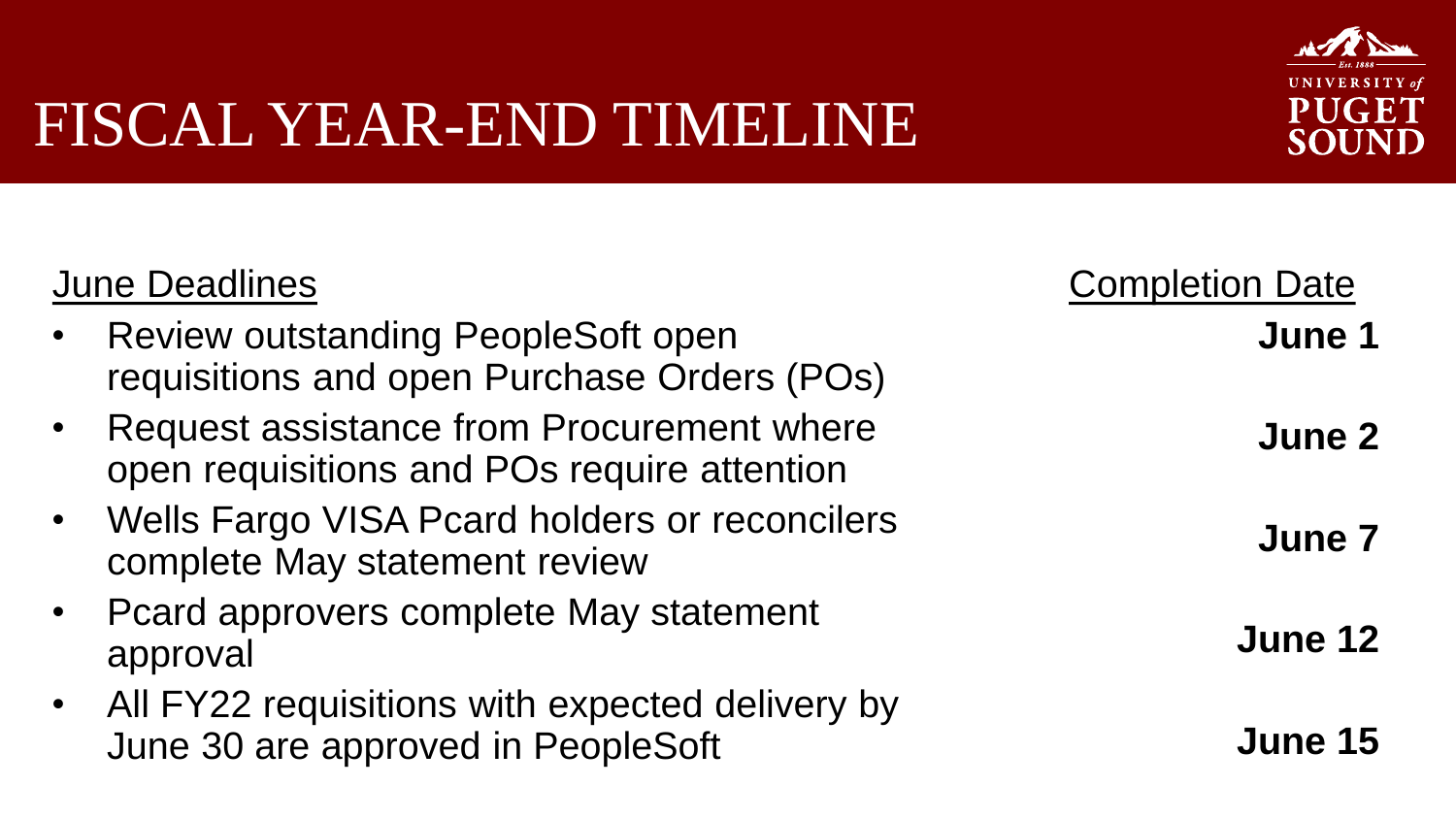

#### June Deadlines-continued

- Submit expense (cash) advance accounting with receipts to AP
- Ensure all petty cash reimbursements are submitted to AP and picked up as processed
- Begin making sure all deposits will be submitted to Office of Finance by end of June
- May Pcard and out of pocket (OOP) transactions posted to PeopleSoft

Completion Date **June 24**

**June 24**

**June 24**

**June 28**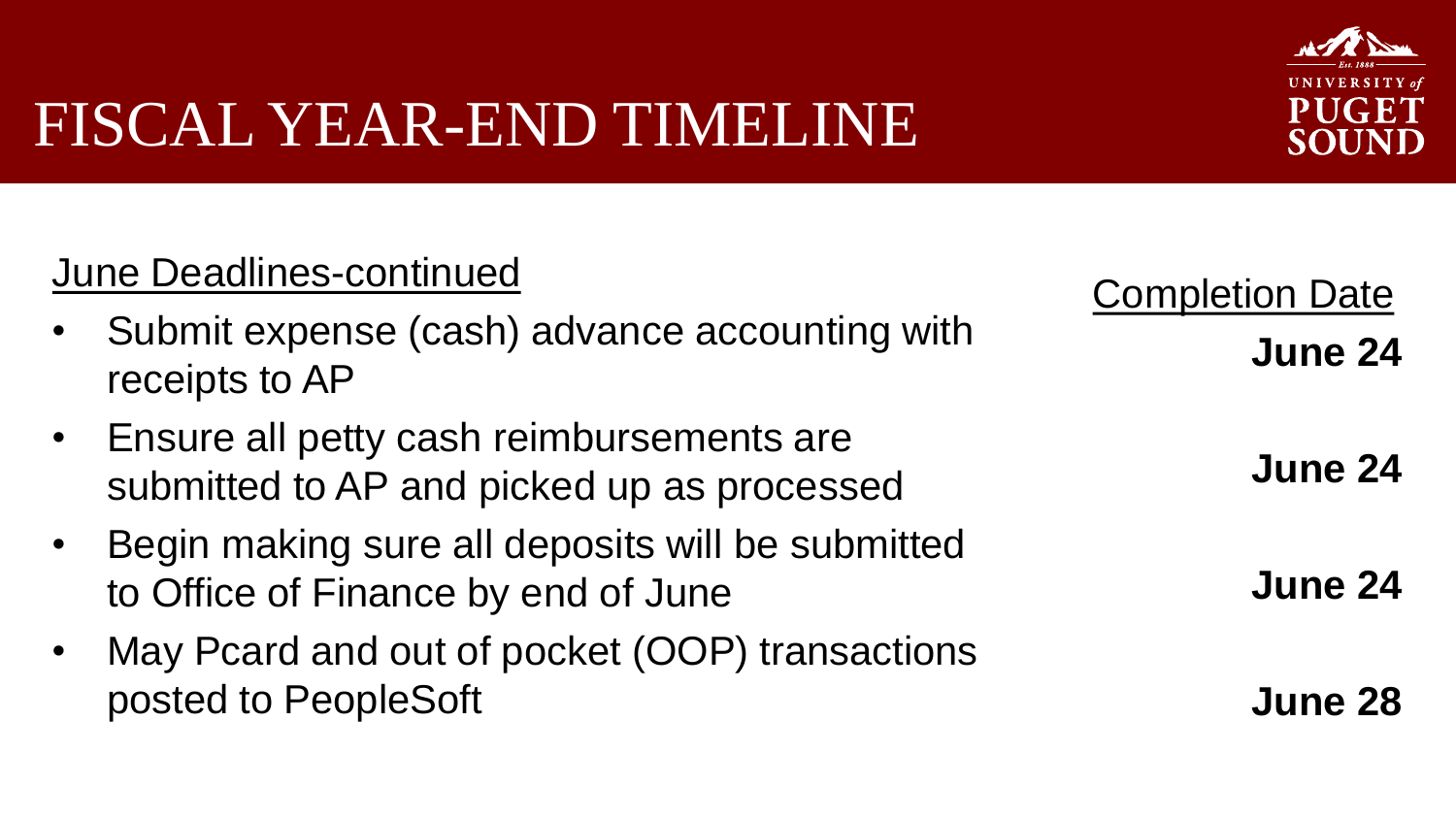

| <b>June Deadlines-continued</b>                                                                 | <b>Completion Date</b> |
|-------------------------------------------------------------------------------------------------|------------------------|
| Submit coded and approved invoices to<br>Accounts Payable (AP) daily throughout June            | June 30                |
| • Forward PO invoices received by department to<br>AP                                           | June 30                |
| <b>Complete first round review of all budget</b><br>expenditures in Budget Administration tools | June 30                |
| Submit remaining final June deposits                                                            | June 30                |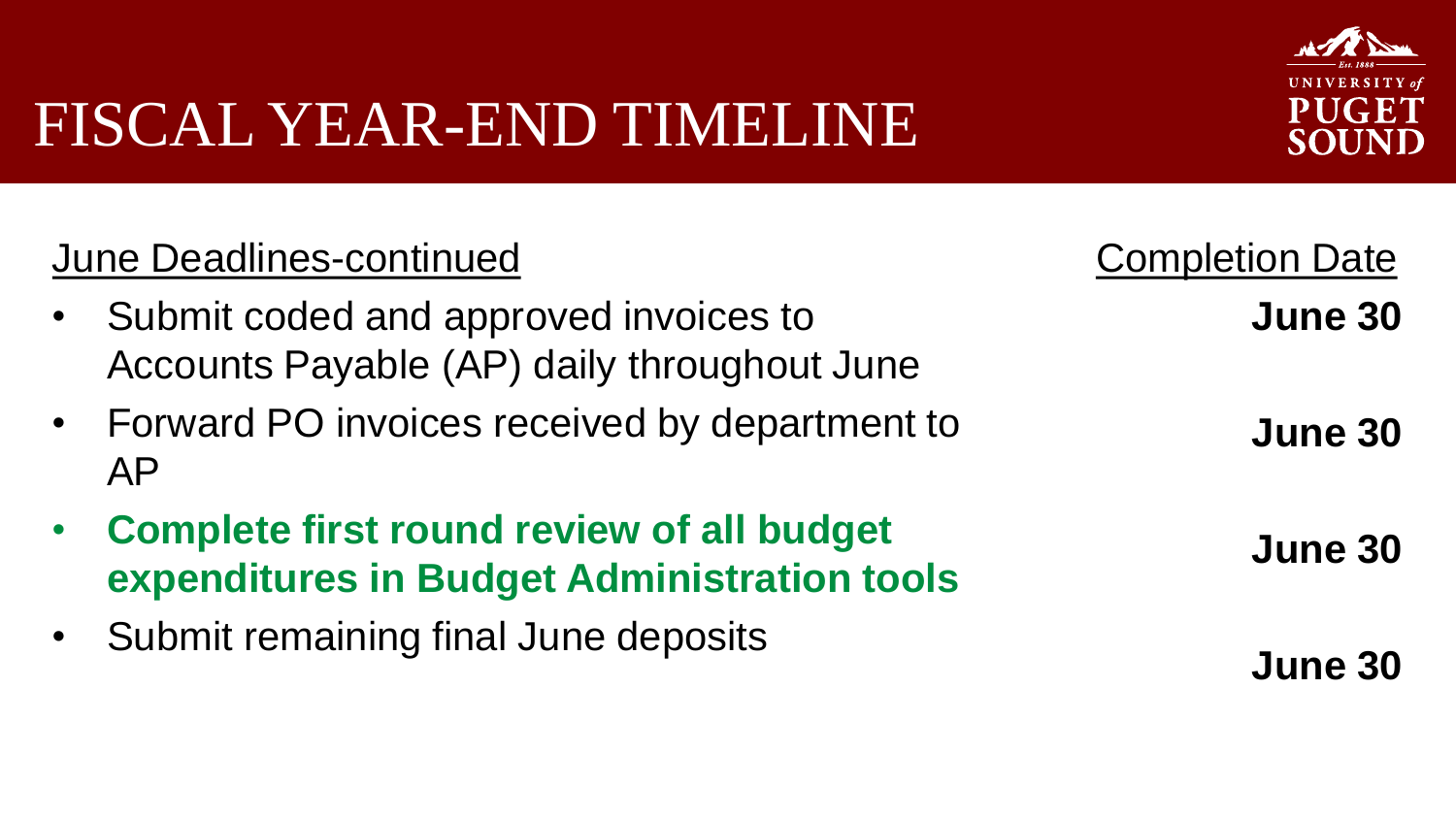

## July Deadlines

- Recharge areas submit recharge files/memos to Office of Finance for all goods sold or services provided through June 30
- Wells Fargo VISA Pcard holders or reconcilers complete June statement review
- Submit all expense reclassification requests to [finance@pugetsound.edu](mailto:finance@pugetsound.edu)
- Submit all FY22 mileage and expense reimbursement requests, other than OOP

| <b>Completion Date</b> |  |
|------------------------|--|
| July 6                 |  |
|                        |  |
| July 7                 |  |
|                        |  |
| July 8                 |  |
|                        |  |
| July 8                 |  |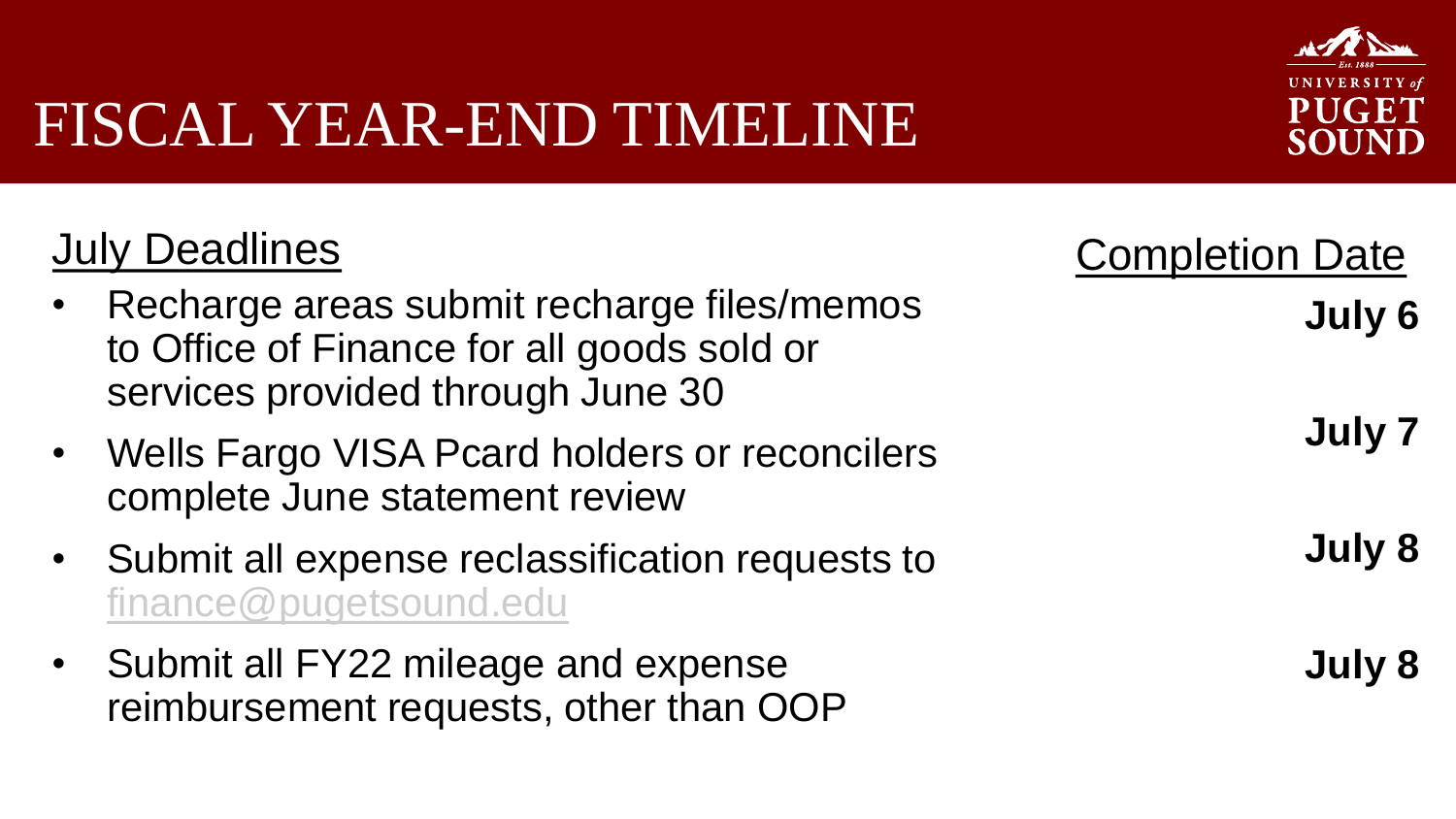

| <b>July Deadlines-continued</b>                                                                              | <b>Completion Date</b> |
|--------------------------------------------------------------------------------------------------------------|------------------------|
| Submit all remaining invoices and other<br>disbursement requests to AP                                       | July 8                 |
| • Facilities submits final utility expense<br>allocation spreadsheet to Office of Finance                    | July 11                |
| • Complete second round review of all<br><b>budget expenditures in Budget</b><br><b>Administration tools</b> | July 11                |
| Submit expense accrual forms to AP                                                                           | July 11                |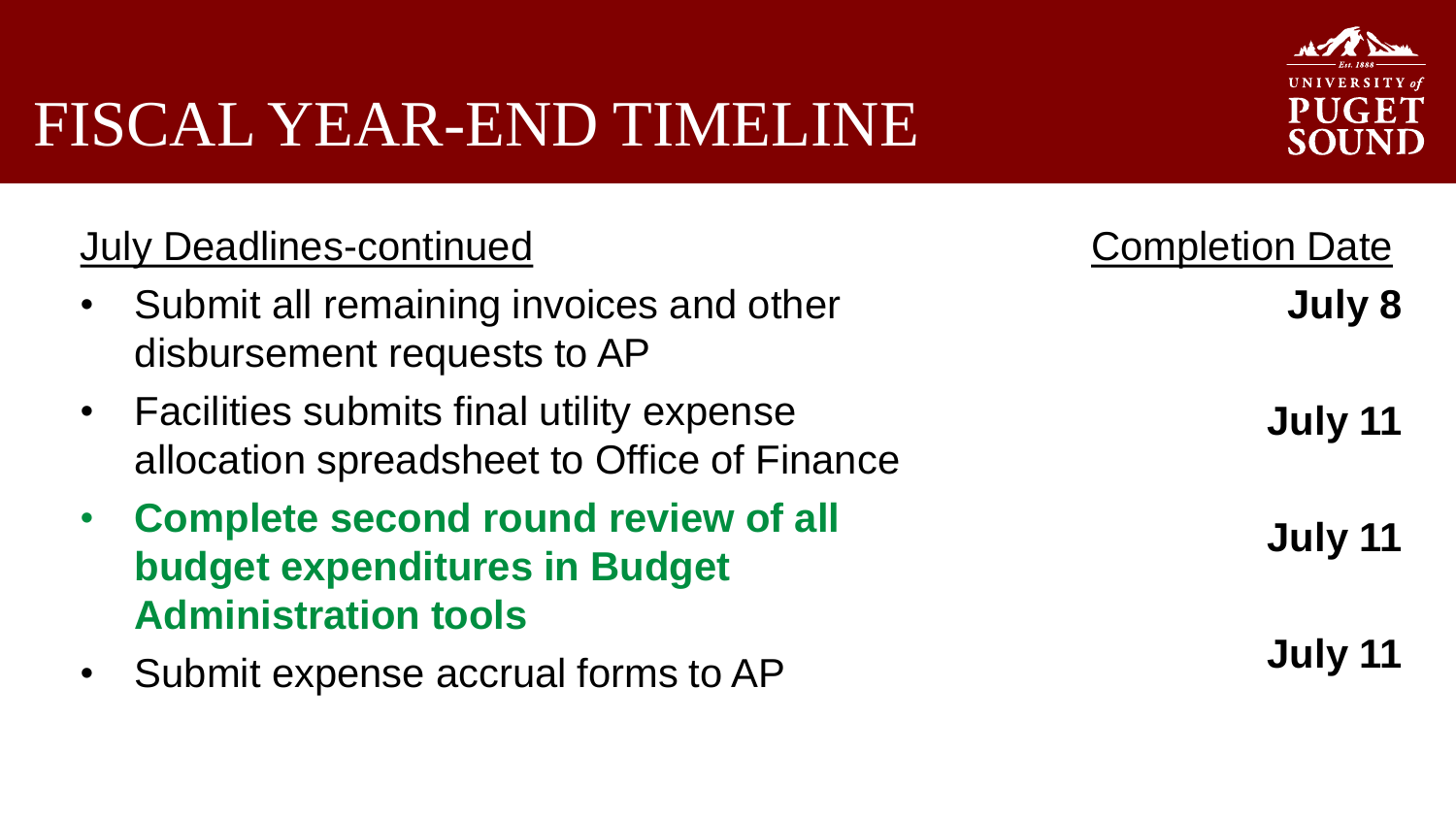**tools**



#### July Deadlines-continued • Pcard approvers complete June statement approval • June Pcard and OOP transactions posted to PeopleSoft • **Complete final round review of all budget expenditures in Budget Administration Completion Date July 12 July 19 July 20**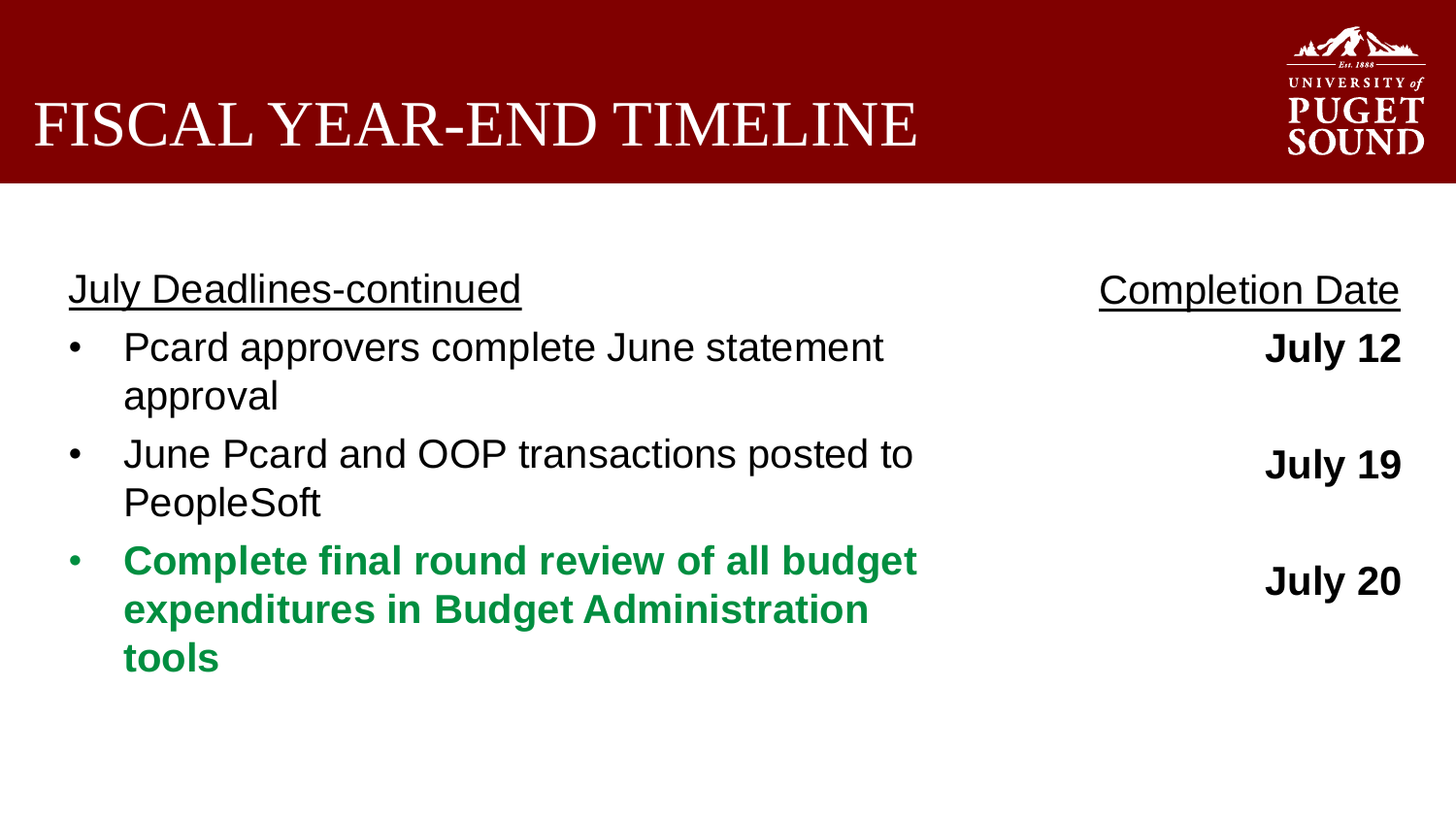

- Do you know what is in your budget?
	- Check each transaction and ensure that this really is an expense that you incurred and should be charged to your budget. If it is not your expense, be sure you ask for a "reclassification" to the correct department or project. Email finance@pugetsound.edu.

|                              | <b>Details</b>                |                           |                                            |                                                 |                 |                    |                                                             |                     |        |                                                        |              |                            |
|------------------------------|-------------------------------|---------------------------|--------------------------------------------|-------------------------------------------------|-----------------|--------------------|-------------------------------------------------------------|---------------------|--------|--------------------------------------------------------|--------------|----------------------------|
|                              | Fund Code: 10                 |                           |                                            |                                                 |                 |                    | Fund Description: Educational & Genrl Operating             |                     |        |                                                        |              |                            |
| Department: 7101<br>Project: |                               |                           | <b>Department Descr:</b> Office of Finance |                                                 |                 |                    |                                                             |                     |        |                                                        |              |                            |
|                              |                               |                           |                                            | <b>Project Description:</b>                     |                 |                    |                                                             |                     |        |                                                        |              |                            |
|                              | <b>Account: 61015</b>         |                           |                                            | <b>Account Description: Office Supplies</b>     |                 |                    |                                                             |                     |        |                                                        |              |                            |
|                              | <b>Actual Total: 2,627.19</b> |                           |                                            |                                                 |                 |                    |                                                             |                     |        |                                                        |              |                            |
|                              |                               |                           |                                            |                                                 |                 |                    |                                                             |                     |        | Personalize   Find   2       First 4 1-76 of 76   Last |              |                            |
|                              | <b>ChartField1</b>            | <b>Accounting</b><br>Date | Source<br><b>Document</b><br><b>Name</b>   | Reference                                       | <b>Document</b> | Line<br><b>Let</b> | <b>Description</b>                                          | <b>Remit Vendor</b> | Amount | <b>Invoice Number</b>                                  | <b>Notes</b> | <b>Note Status</b><br>CY/N |
|                              |                               | 08/31/2016 Journal        |                                            | Correct coding<br>error on<br>bookst            | 0000026429      |                    | <b>Bkstr: Packing</b><br>1 tape Proc<br><b>Srvcs</b>        |                     | 5.44   |                                                        | <b>Notes</b> | Yes                        |
| $\overline{a}$               |                               | 09/28/2016 Journal        |                                            | Commerial<br>Card Expense 0000026755<br>Reporti |                 |                    | <b>AMAZON</b><br>124 MKTPLACE P<br>08/16 UseTax             |                     | 0.67   |                                                        | <b>Notes</b> | Yes                        |
| 3                            |                               | 09/28/2016 Journal        |                                            | Commerical<br>Card Expense 0000026756<br>Report |                 |                    | AMAZON COM<br>1039 AMZN.COM/B<br>08/10/16                   |                     | 15.54  |                                                        | <b>Notes</b> | Yes                        |
| 4                            |                               | 09/28/2016 Journal        |                                            | Commerical<br>Card Expense 0000026756<br>Report |                 | 1040               | <b>AMAZON</b><br><b>MKTPLACE</b><br><b>PMTS</b><br>08/11/16 |                     | 6.94   |                                                        | <b>Notes</b> | Yes                        |
| 5                            |                               | 09/28/2016 Journal        |                                            | Commerical<br>Card Expense 0000026756<br>Report |                 |                    | AMAZON.COM<br>1041 AMZN.COM/B<br>08/11/16                   |                     | 14.62  |                                                        | <b>Notes</b> | Yes                        |
| 6                            |                               | 09/28/2016 Journal        |                                            | Commerical<br>Card Expense 0000026756<br>Report |                 |                    | AMAZON.COM<br>1485 AMZN.COM/B<br>08/18/16                   |                     | 60.04  |                                                        | <b>Notes</b> | <b>No</b>                  |
|                              |                               |                           |                                            | Commercial                                      |                 |                    | AMAZON.COM                                                  |                     |        |                                                        |              |                            |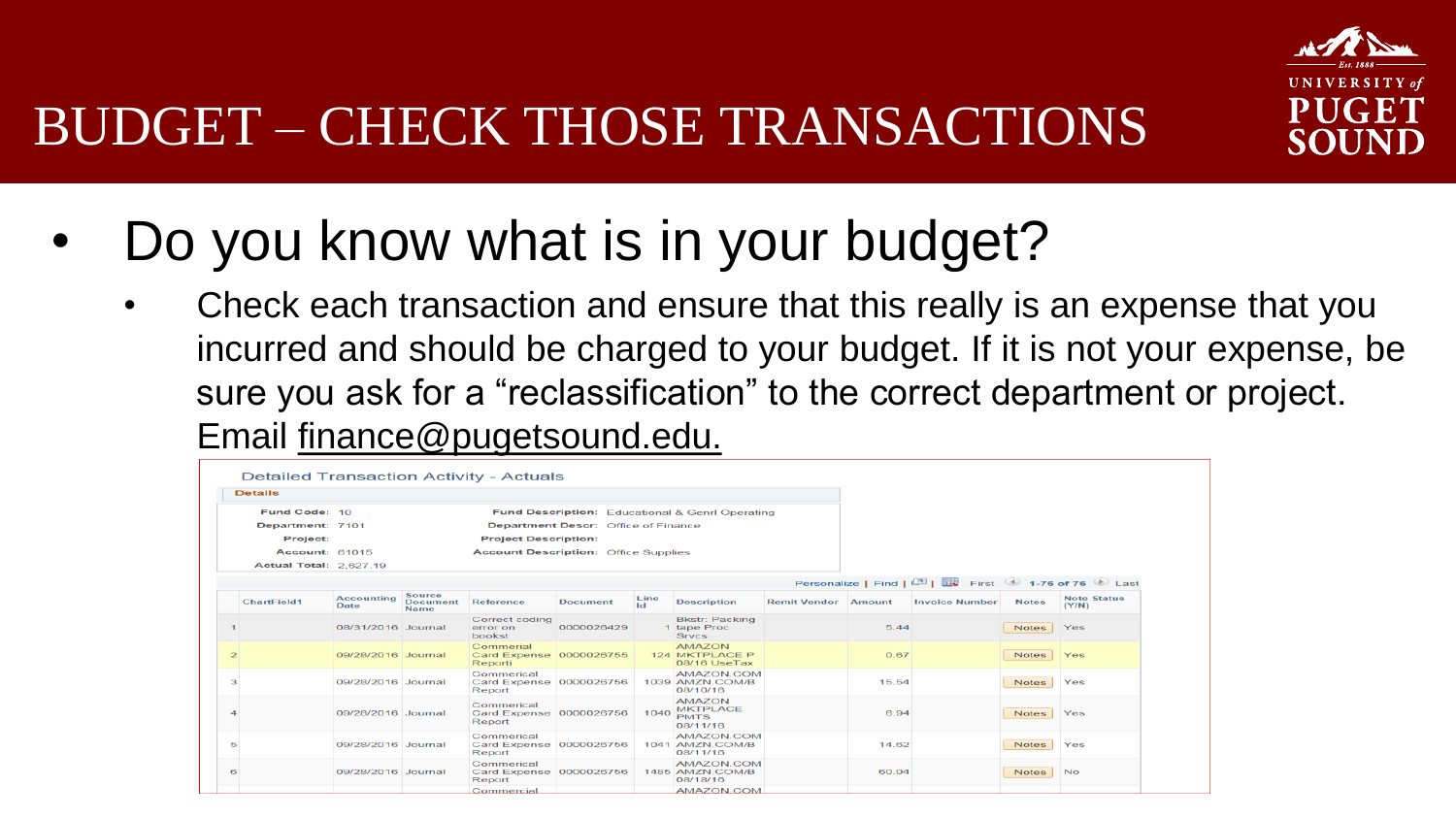# ACCRUALS

- Have you received an invoice for expenses incurred?
	- If you have received the goods/services and have started using them before June 30, and have not received an invoice – we need to "accrue" this expense. Call the vendor to receive an invoice. We accrue this expense by making an accounting entry to record the purchase in the correct budget year even though this invoice has not been paid.
	- Review your contracts for services or other department purchase records to determine if you need to submit an accrual form for outstanding supplier invoices so we can do this accounting entry. Submit accrual form to AP.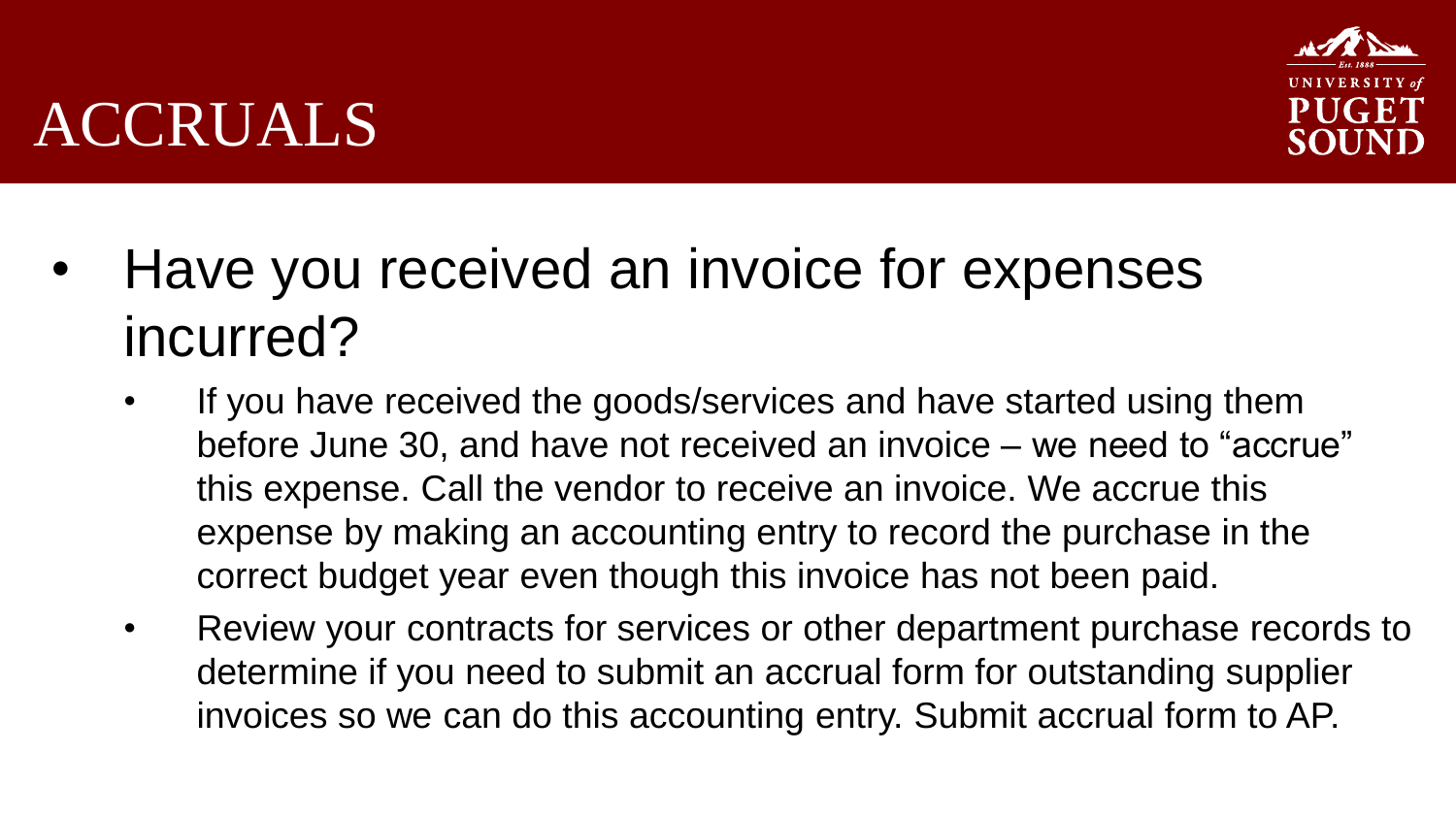

# ACCOUNTS PAYABLE - Prepaids

Prepaids are expenses that have been paid but services or items have not been received and placed in service

### • Travel or cash advances

- If travel or other expense occurred by June 30, these are no longer considered advances. Please submit trip report/receipts and coding to Accounts Payable. Advances cannot be charged to departmental budgets until receipts are submitted.
- Are you paying for services in advance?
	- Example Supplier A bills you for a subscription to a publication that is for the fiscal year 2022-23
	- Please be sure to enter the correct budget year (FY22-23) on the submitted supplier invoice.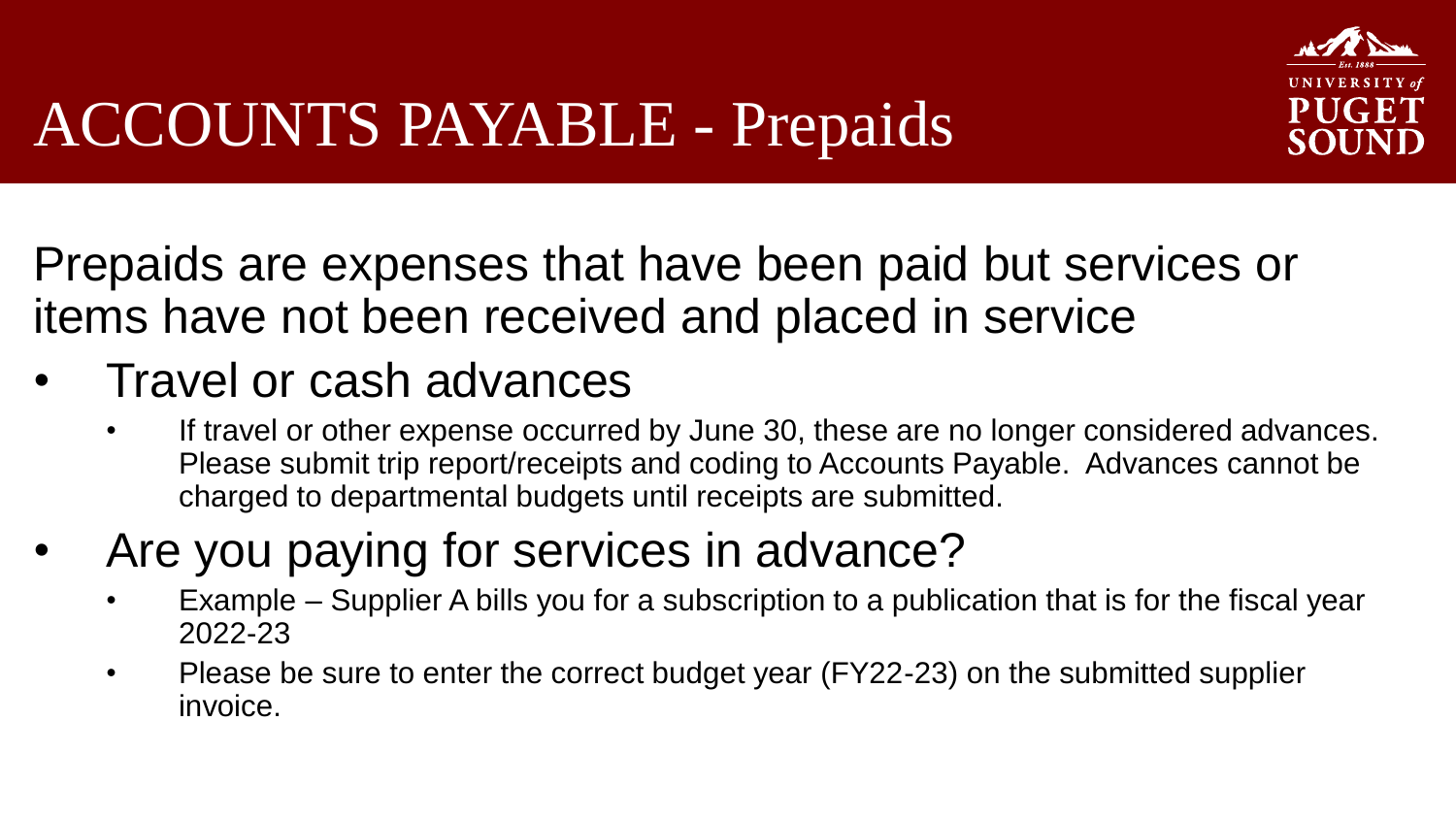# ACCOUNTS PAYABLE



- Contact suppliers for outstanding invoices
- Check travel or other expense advances
- Matching services / goods received dates with correct budget year
- Continue to check budget for correct expenses
	- Use Budget Administration and Purchasing and Payables tools to check for both correct expenses and outstanding invoices.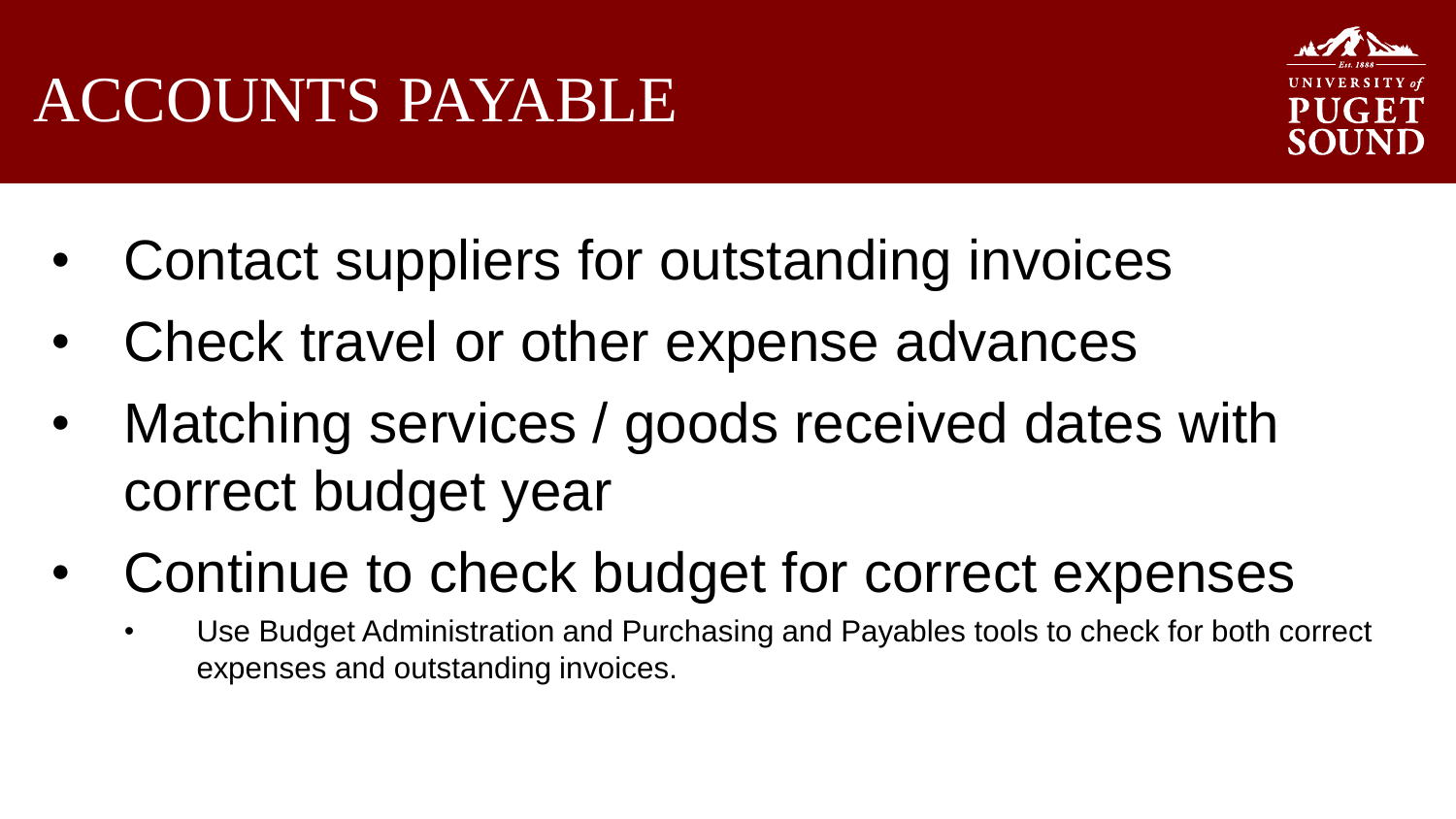# SOUN

# ACCOUNTS PAYABLE

# Petty Cash:

• Any disbursement \$50 or less is handled through petty cash. These are not expensed (posted to your budget) until the cash is picked up.

# Supplier Invoices:

- Submit invoices as soon as they are coded and approved.
- Please consider using Purchase Orders as they encumber your budget as well as keeping the Office of Finance aware of invoices you will be expecting.

# Questions?

• Please call Wendy at x2732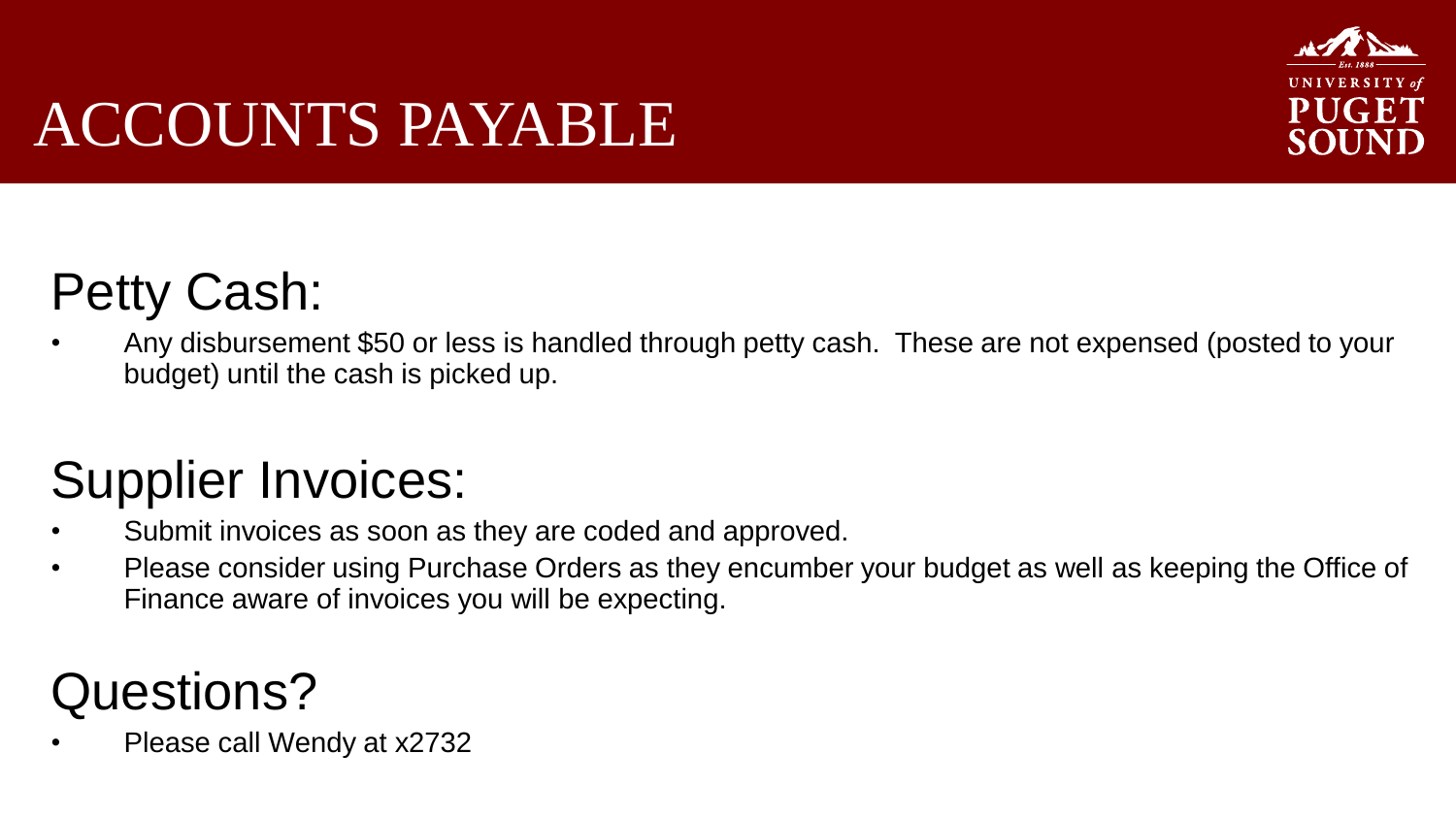

# PROCUREMENT – What to Know

# Important Terms / Concepts

- Delivery expectations
- Receive date
- Pre-encumbrance and Encumbrance
- Matching requirements 3-way and 2-way match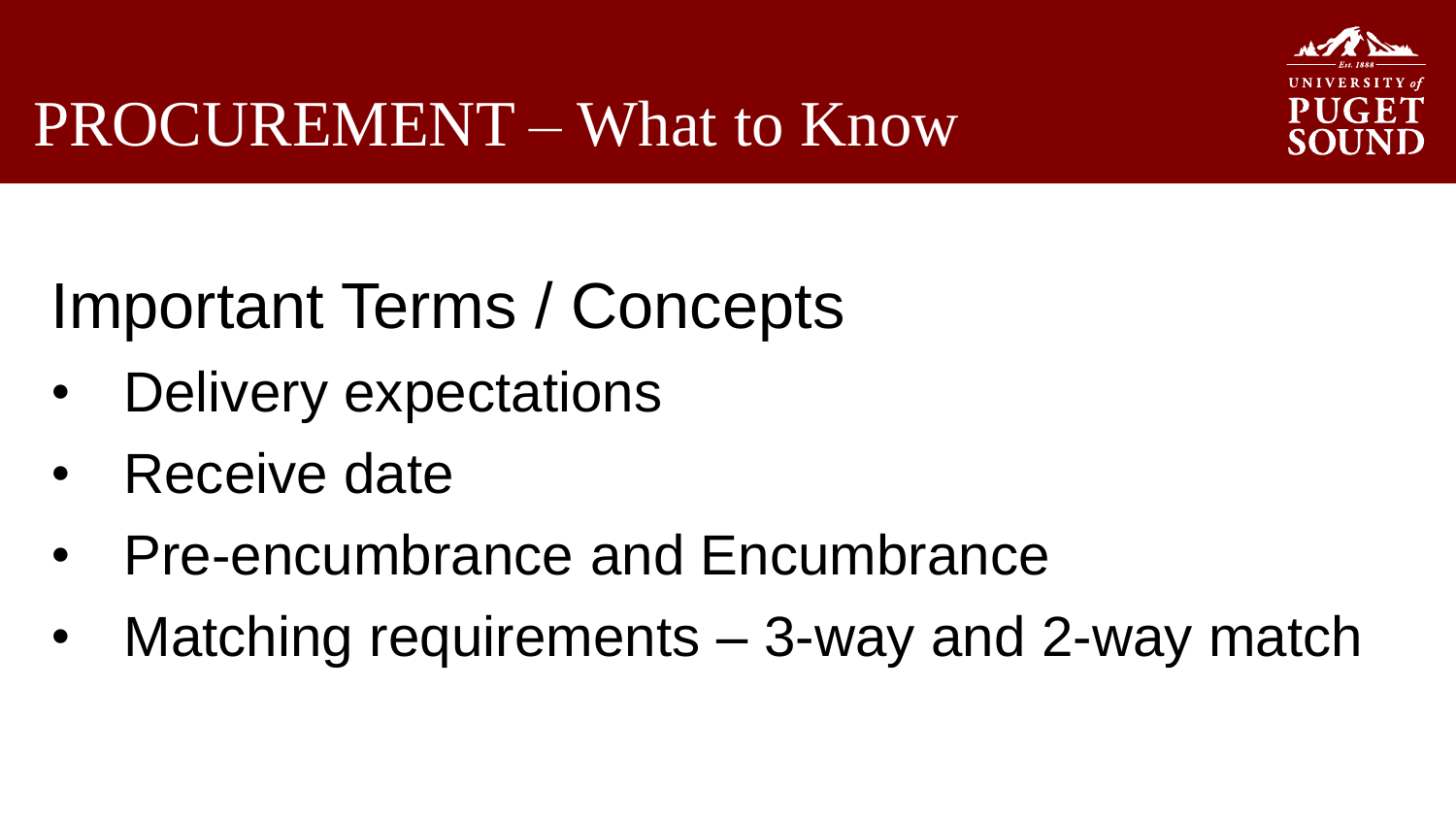

# PROCUREMENT – What to Know

- Pre-Encumbrances created by requisitions
- This is relieved when the requisition is converted to a PO
- Requisitions that will not be converted to a PO should be CANCELLED
- **Email** procurement@pugetsound.edu or call Procurement at x2732 with questions

# **Open Requisitions** myPugetSound>Financials>Requisition Inquiry

| Search Criteria                                   |                   |                 |
|---------------------------------------------------|-------------------|-----------------|
| <b>Requisition ID 0000005252</b>                  | <b>Vendor</b>     |                 |
| <b>Fund Code</b>                                  | <b>Department</b> |                 |
| Project                                           | <b>Account</b>    |                 |
| <b>Fiscal Year</b>                                |                   |                 |
| Restrict to Created by Myself:<br>Show Open Only: |                   | Search<br>Clear |

PLEASE NOTE: The "Show Open Only" checkbox limits the results to display requisitions where pre-encumbrance amounts exist but does not provide the actual pre-encumbrance amount at this time. Contact procurement@pugetsound.edu to determine the actual pre-encumbrance amounts.

|                                                |                       |                                        |                    |         |                                |                                        |         |                                |               |                   |                 | Per                   |
|------------------------------------------------|-----------------------|----------------------------------------|--------------------|---------|--------------------------------|----------------------------------------|---------|--------------------------------|---------------|-------------------|-----------------|-----------------------|
| Remit<br>Vendor                                | <b>Requisition ID</b> | Commitment<br><b>Control Tran Date</b> | Reference<br>Code  | Line Id | <b>Distribution</b><br>Line ID | <b>Description Unit Price</b>          |         | <b>Requisition</b><br>Quantity | <b>Amount</b> | <b>Created By</b> | <b>Comments</b> | <b>Fiscal</b><br>Year |
| <b>COMPLETE</b><br><b>OFFICE</b><br><b>LLC</b> | 0000005252            | 01/05/2015                             | Complete<br>Office | $\sim$  |                                | Industrial<br>Alkaline<br>Batteries.   | \$16.83 | 2.0000                         |               | \$33.66 Iberitich |                 | 2015                  |
| <b>COMPLETE</b><br><b>OFFICE</b><br><b>LLC</b> | 0000005252            | 01/05/2015                             | Complete<br>Office |         |                                | Industrial<br>1 Alkaline<br>Batteries. | \$17.90 | 2.0000                         |               | \$35.80 Iberitich |                 | 2015                  |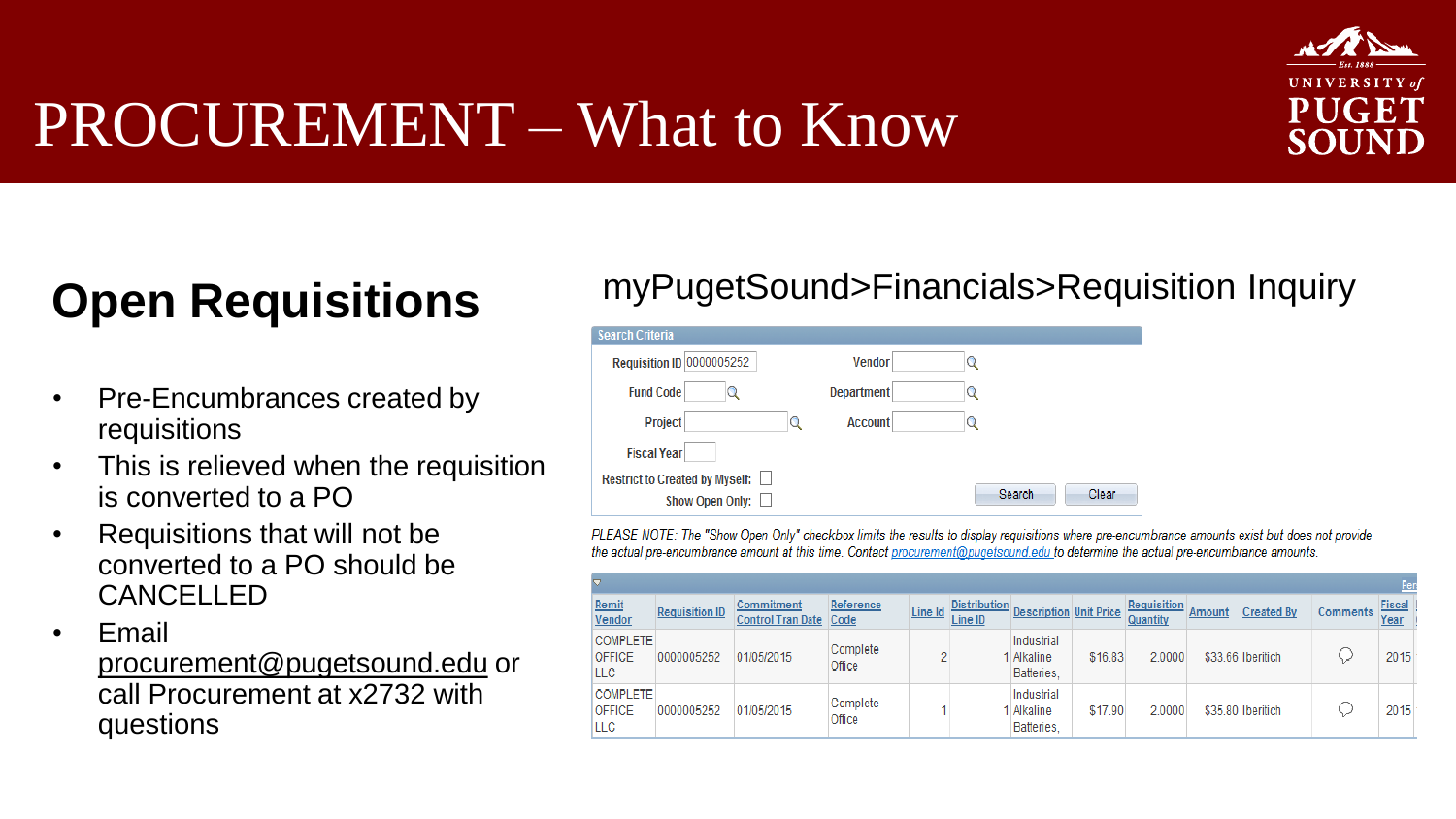

# PROCUREMENT – What to Know

#### **Open Purchase Orders**

- Encumbrances created when requisition is converted to PO
- This is relieved when the invoice is matched or the balance is finalized
- Purchase order balances that are not expected to be delivered or that have been completed should be FINALIZED

• Email

[procurement@pugetsound.edu](mailto:procurement@pugetsound.edu) or call Procurement at x2732 with questions

#### myPugetSound>Financials>Purchase Order Inquiry

| <b>Search Criteria</b> |                 |                 |
|------------------------|-----------------|-----------------|
| <b>PO Number</b>       | <b>Vendor</b>   |                 |
| <b>Fund Code</b>       | Department 7101 |                 |
| Project                | <b>Account</b>  |                 |
| <b>Fiscal Year</b>     |                 |                 |
| Show Open Only: √      |                 | Search<br>Clear |

PLEASE NOTE: The "Show Open Only" checkbox limits the results to display purchase orders where encumbrance amounts exist but does no provide the actual encumbrance amount at this time. Contact procurement@pugetsound.edu to determine the actual encumbrance amounts.

|                                                | Pers                      |                                        |                                             |         |                             |                                                |            |          |         |                 |                       |  |
|------------------------------------------------|---------------------------|----------------------------------------|---------------------------------------------|---------|-----------------------------|------------------------------------------------|------------|----------|---------|-----------------|-----------------------|--|
| Remit<br>Vendor                                | <b>Purchase</b><br>Order# | Commitment<br><b>Control Tran Date</b> | Reference<br>Code                           | Line Id | <b>Distribution</b><br>Line | <b>Description Unit Price</b>                  |            | Quantity | Amount  | <b>Comments</b> | <b>Fiscal</b><br>Year |  |
| <b>COMPLETE</b><br><b>OFFICE</b><br><b>LLC</b> | 0000006690                | 03/18/2015                             | Online Src<br><b>From Reg</b><br>0000005607 |         |                             | General<br>Purpose<br><b>Box</b><br>Sealing Ta | \$1.41000  | 2.0000   | \$2.82  | ╰               | 2015                  |  |
| <b>COMPLETE</b><br><b>OFFICE</b><br><b>LLC</b> | 0000006701                | 03/19/2015                             | Online Src<br>From Reg<br>0000005609        |         |                             | Pull Seal<br>Catalog<br>Envelope,<br>9         | \$17,49000 | 1.0000   | \$17.49 | ⊜               | 2015                  |  |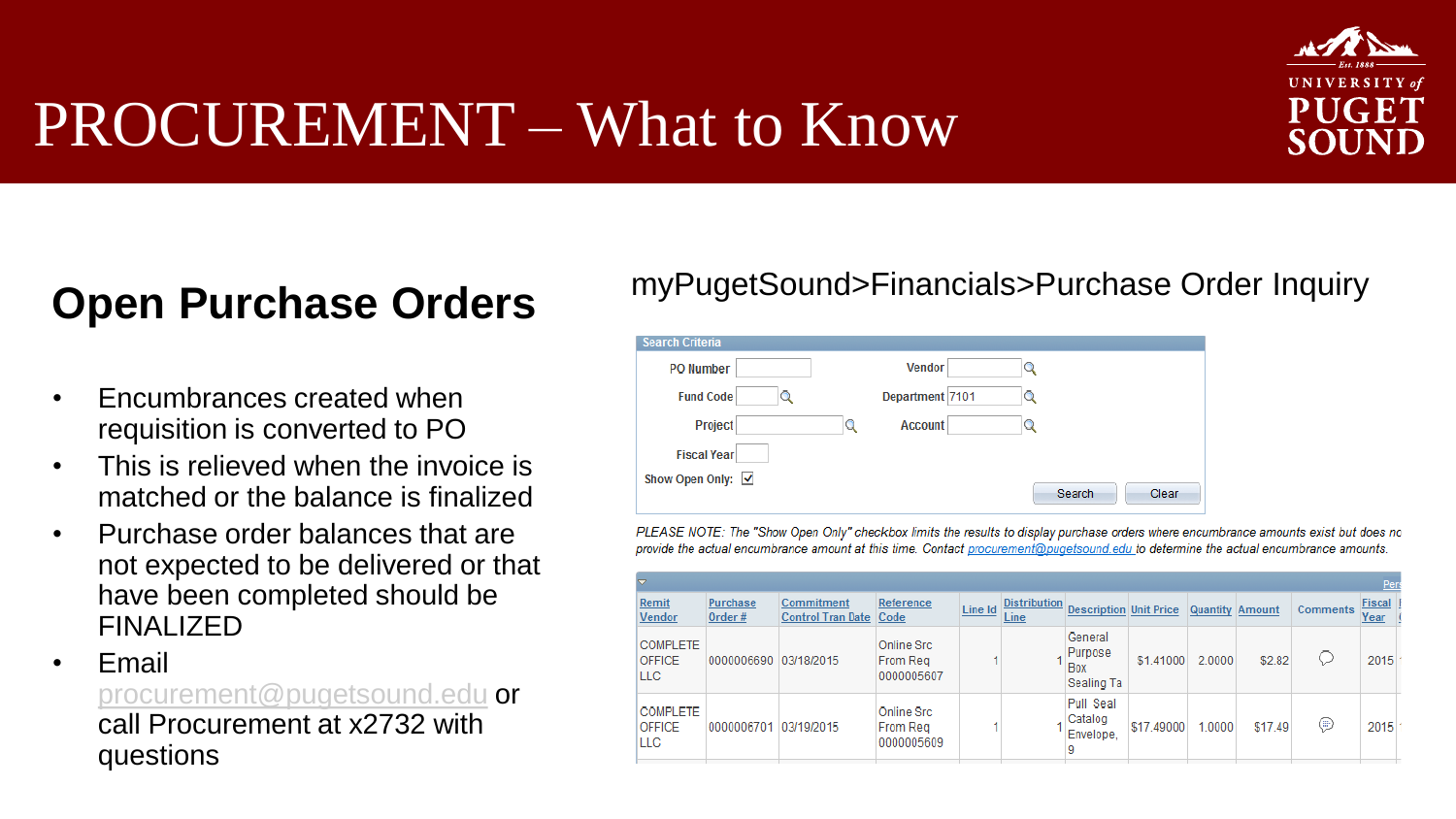# PROCUREMENT Cards– What to Know



# Procurement Card (Pcard) Transactions

- Are transactions for goods to be received or services to be rendered in FY22?
	- YES expenses will be reflected in current year budget with appropriate expense code
	- NO expenses will be treated as prepaid and actually charged to budget in FY23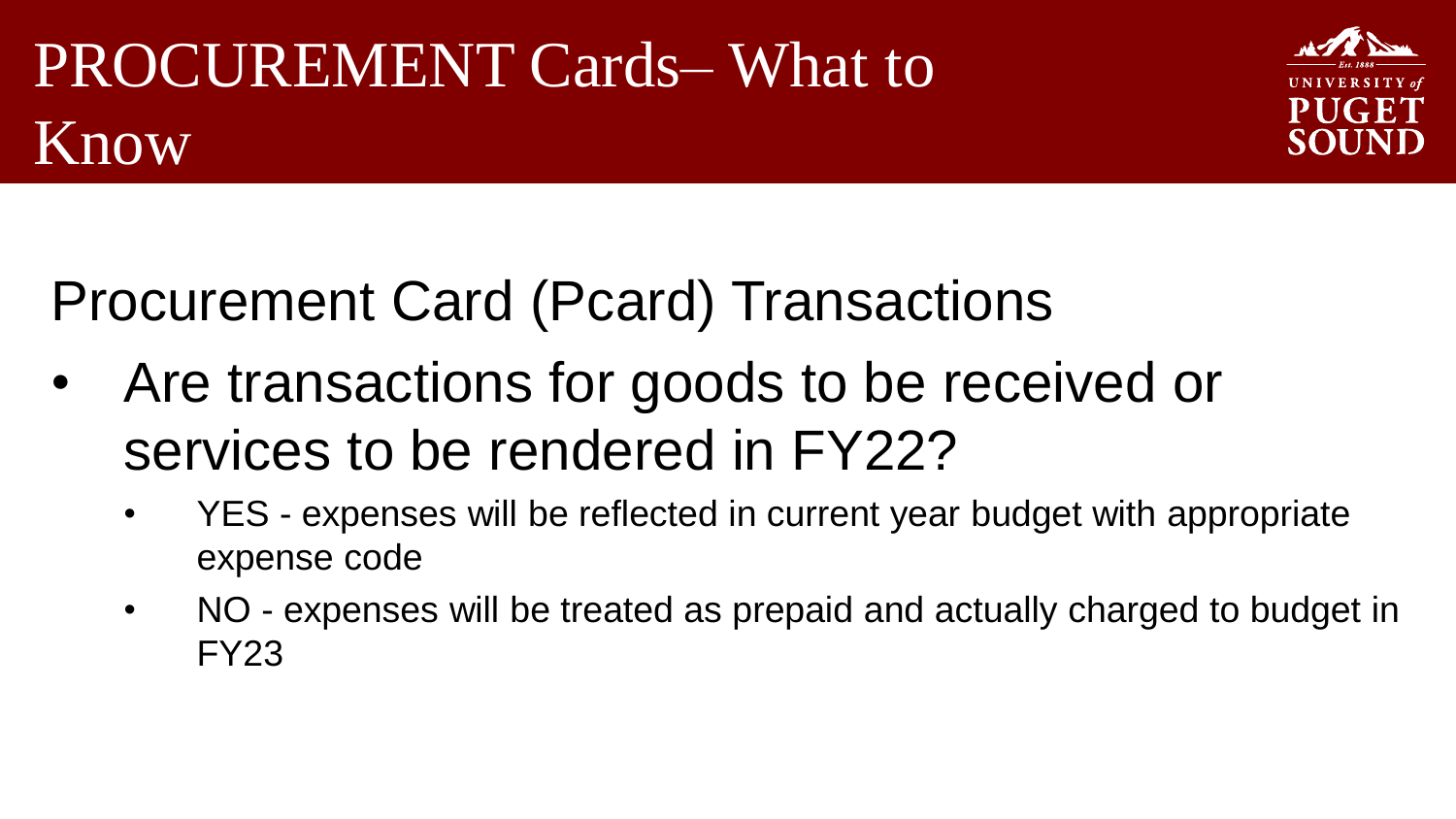

# PROCUREMENT CARDS – What to Know

- How do I indicate which FY my expense should be in?
- What is the cutoff date for June Pcard transactions to be reflected in my June statement?
- What if a June transaction is reflected on my July statement instead?
- What if I continually need to request reclassifications for Pcard transactions?

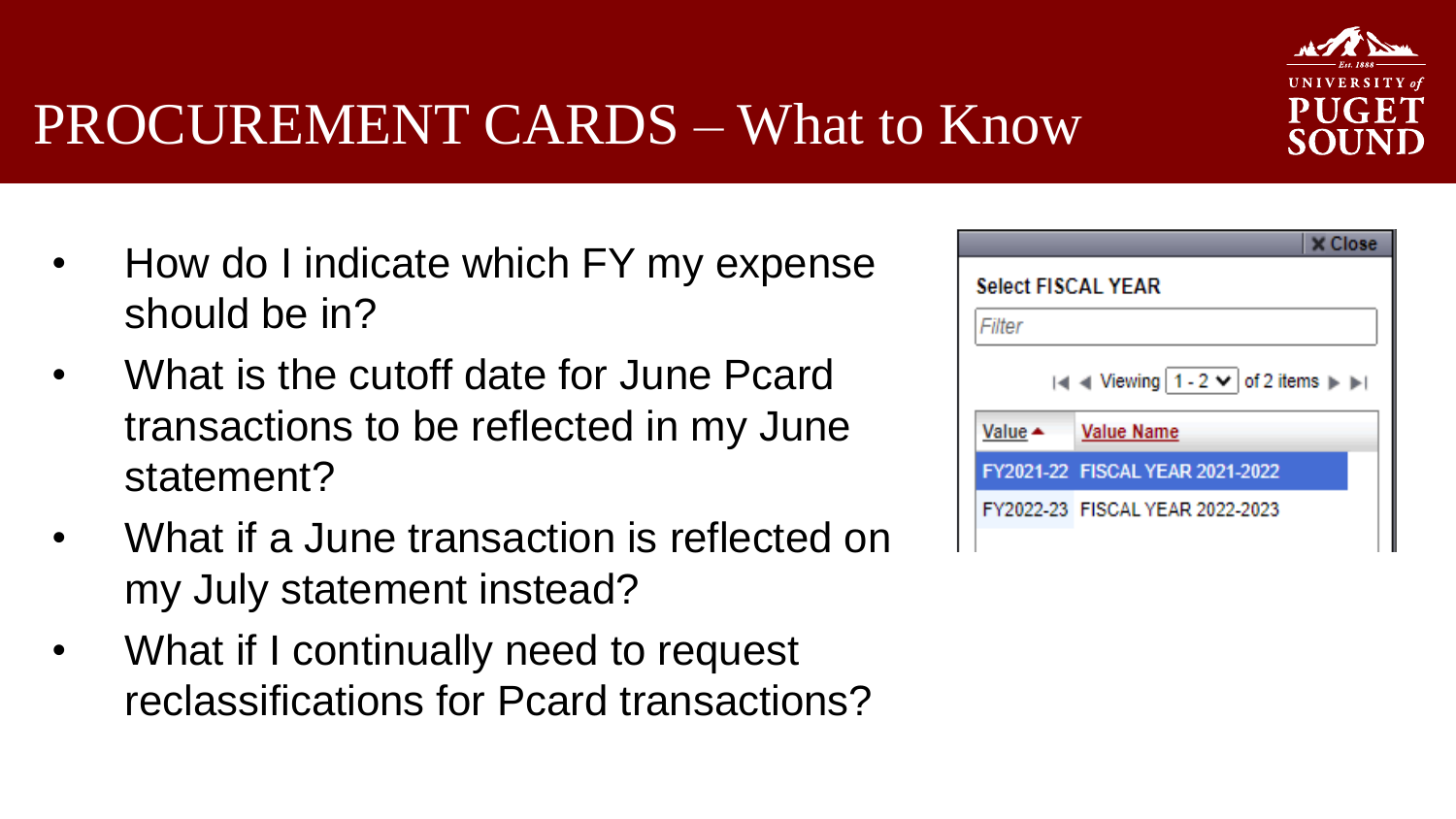

# Critical Processing Dates

- May transactions
	- June 7 Cardholder/Reconciler completes May reconciliation
	- June 12 Approver completes May approval
	- June 28 May Pcard and OOP transactions posted to PeopleSoft budgets
- June transactions
	- July 7 Cardholder/Reconciler completes June reconciliation
	- July 12 Approver completes June approval
	- July 19 June Pcard and OOP transactions posted to PeopleSoft budgets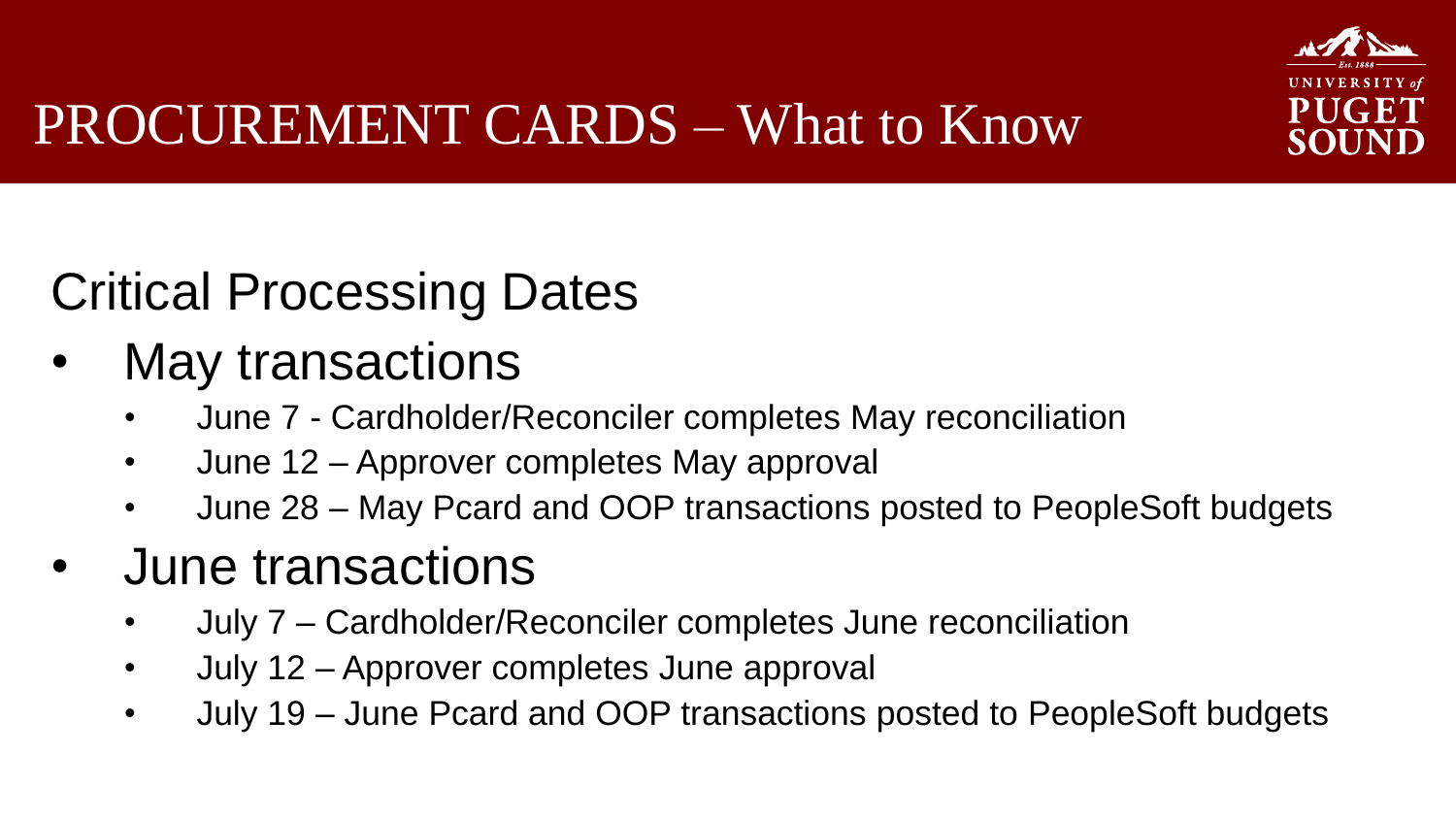

- o If your charge is on an *agency speedchart* (80XXXX), please change the G/L Code to 22320 every time
- o If you mark the *PERSONAL checkbox* on a charge, please also change the G/L Code to 12040 every time
- o If a charge is for the *future fiscal year*, please select FY2022-23 for the fiscal year
- o Purchased gift cards are taxable to faculty and staff in the same way that a gift of cash would be. Therefore, giving gift cards is prohibited.
- $\circ$  If sales tax has not been paid on a tangible item, mark the sales and use tax boxes appropriately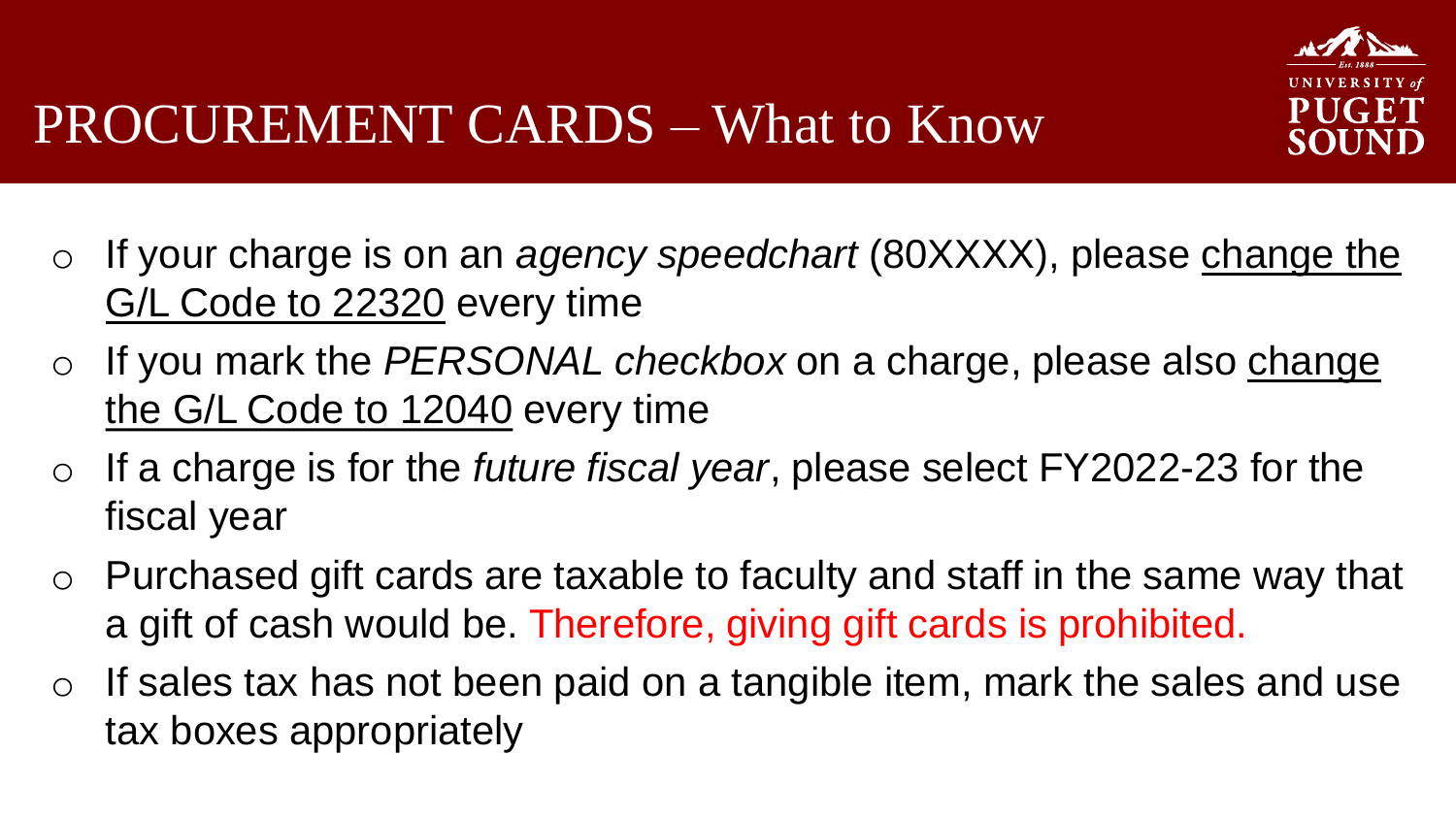

# What if I am not available to review and/or approve a Pcard statement during late May, June or July?

• NO CHARGES on the statement for May or June - please send an email to finance@pugetsound.edu indicating there will be no charges. Office of Finance will complete the statement on your behalf.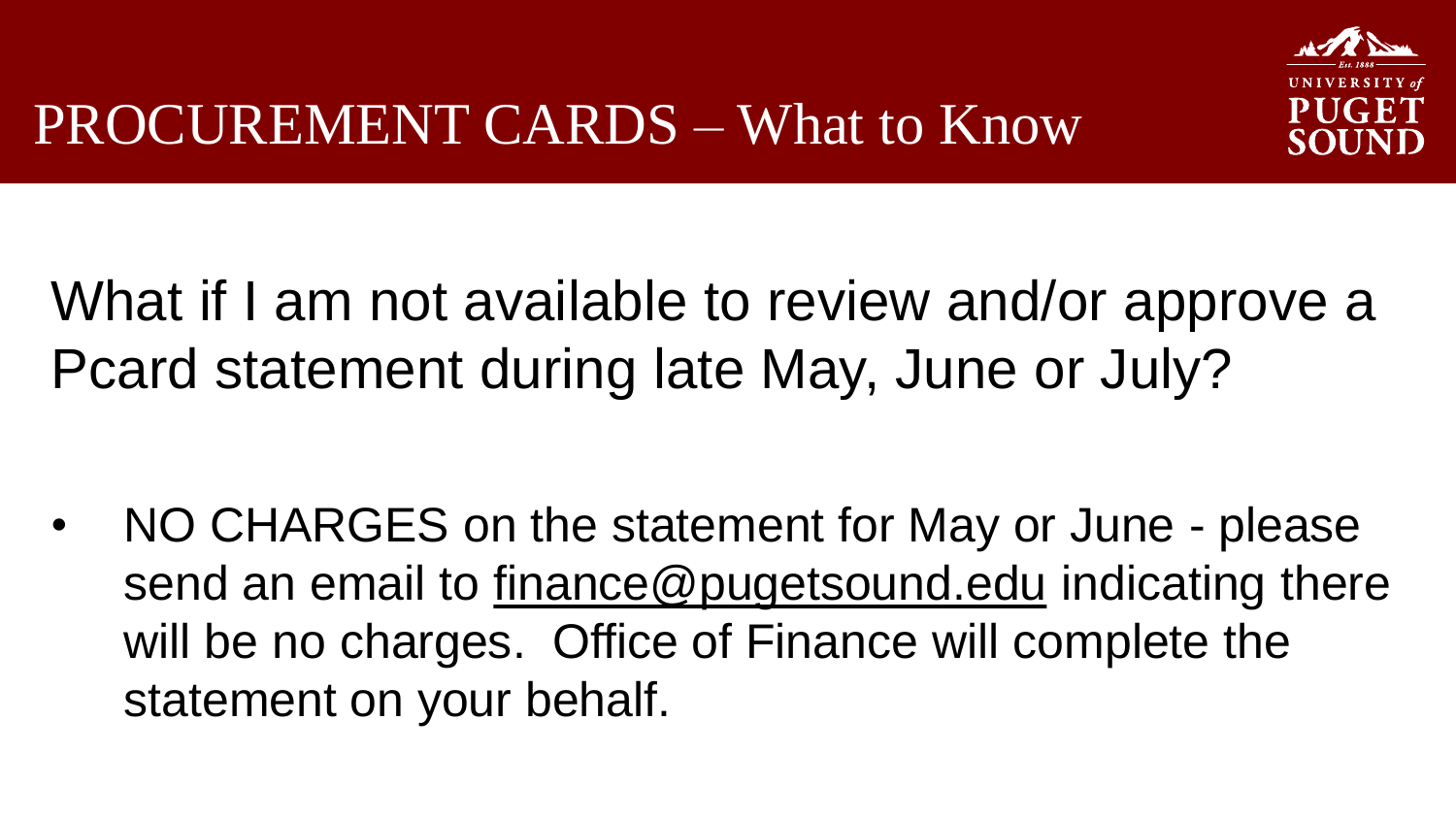

- CHARGES in May and/or June please code all charges in online Wells Fargo Commercial Card Expense Reporting (CCER) system, gather all receipts and arrange for one of the following options *before leaving campus for summer*:
	- Designate someone in your area to reconcile May and/or June statement(s) and give or send your receipts to that delegate. Contact Office of Finance at finance@pugetsound.edu and ask us to ensure this individual has Reconciler privileges to your Pcard in the CCER system.
	- For academic departments, coordinate with Jan Bartolatz to reconcile the May and/or June statement(s) and give or send your receipts to her at jbartolatz@pugetsound.edu. Contact Office of Finance at finance@pugetsound.edu and ask us to ensure Jan has Reconciler privileges to your Pcard in the CCER system.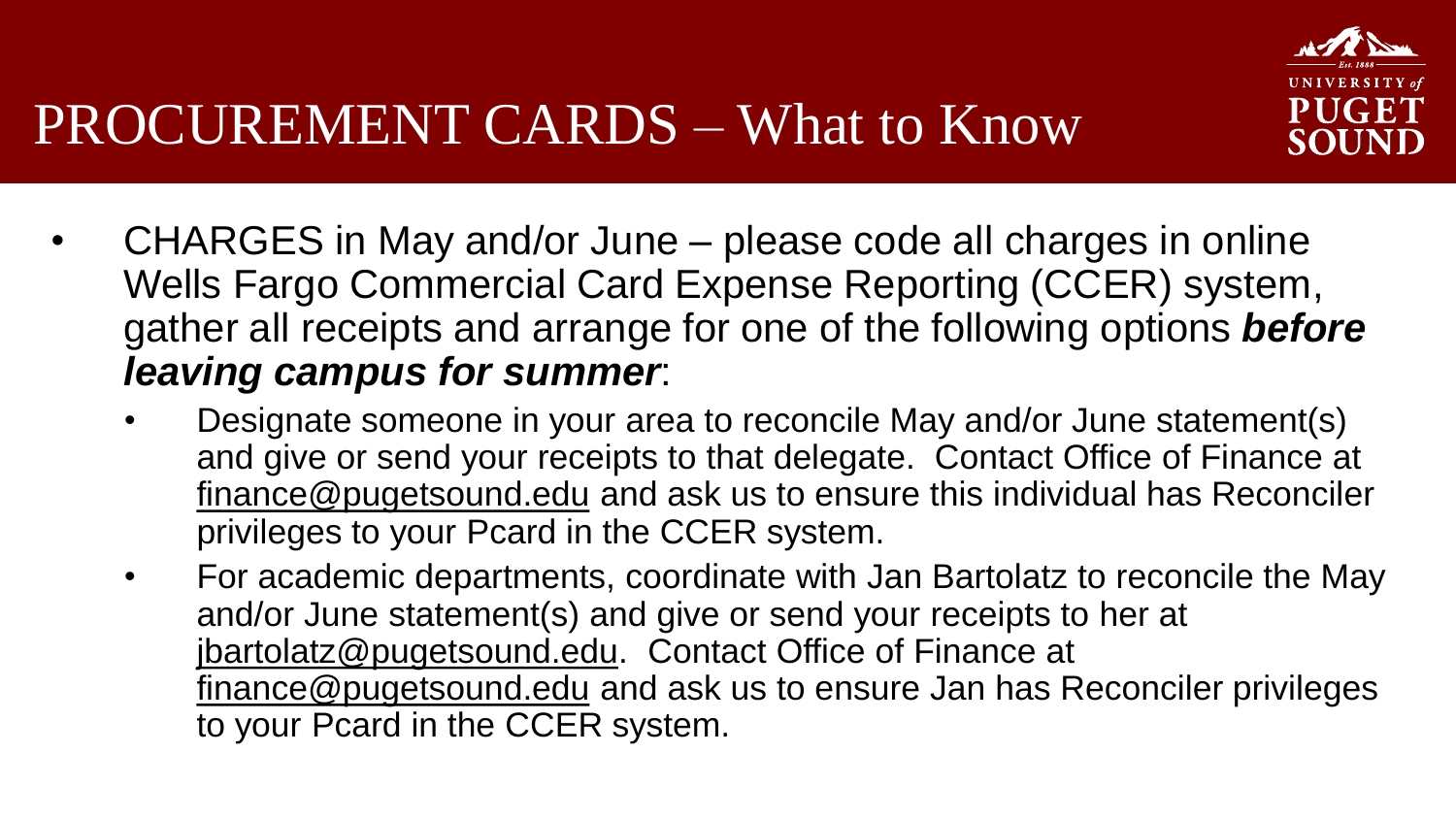

If your circumstances involve an unavoidable delay in delivery of furniture or equipment ordered well before June 30, or the unavoidable delay in the start or completion of a construction/renovation project scheduled to conclude by June 30, please contact finance@pugetsound.edu for assistance.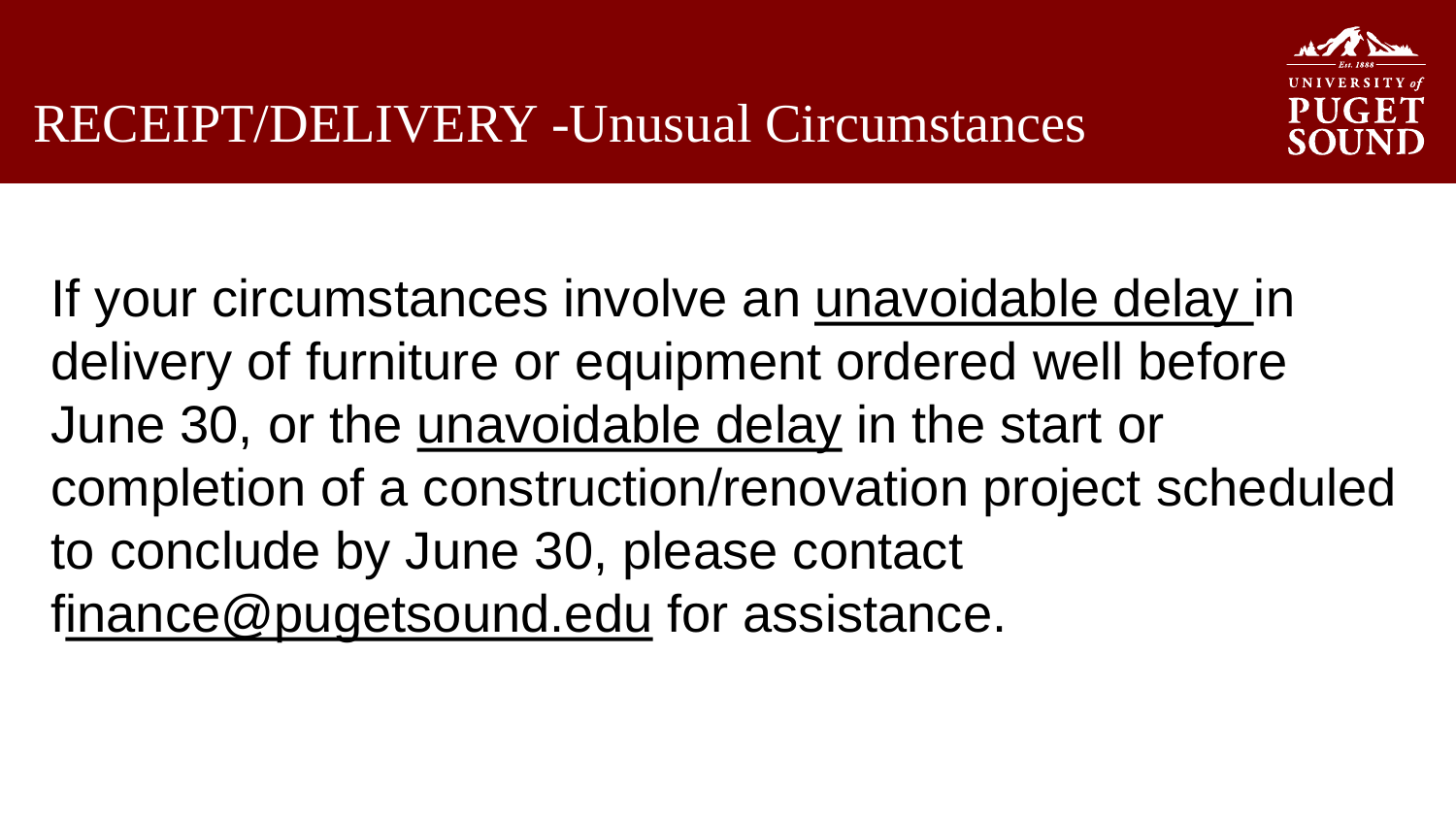

# Submit general questions and reclassifications to [finance@pugetsound.edu.](mailto:finance@pugetsound.edu)

Please remember to always send AP and non-AP reclassification requests in separate emails.

If you have specific questions on accruals or prepaids, please call Wendy Vu at x2732 or Holly Beimler at x3294.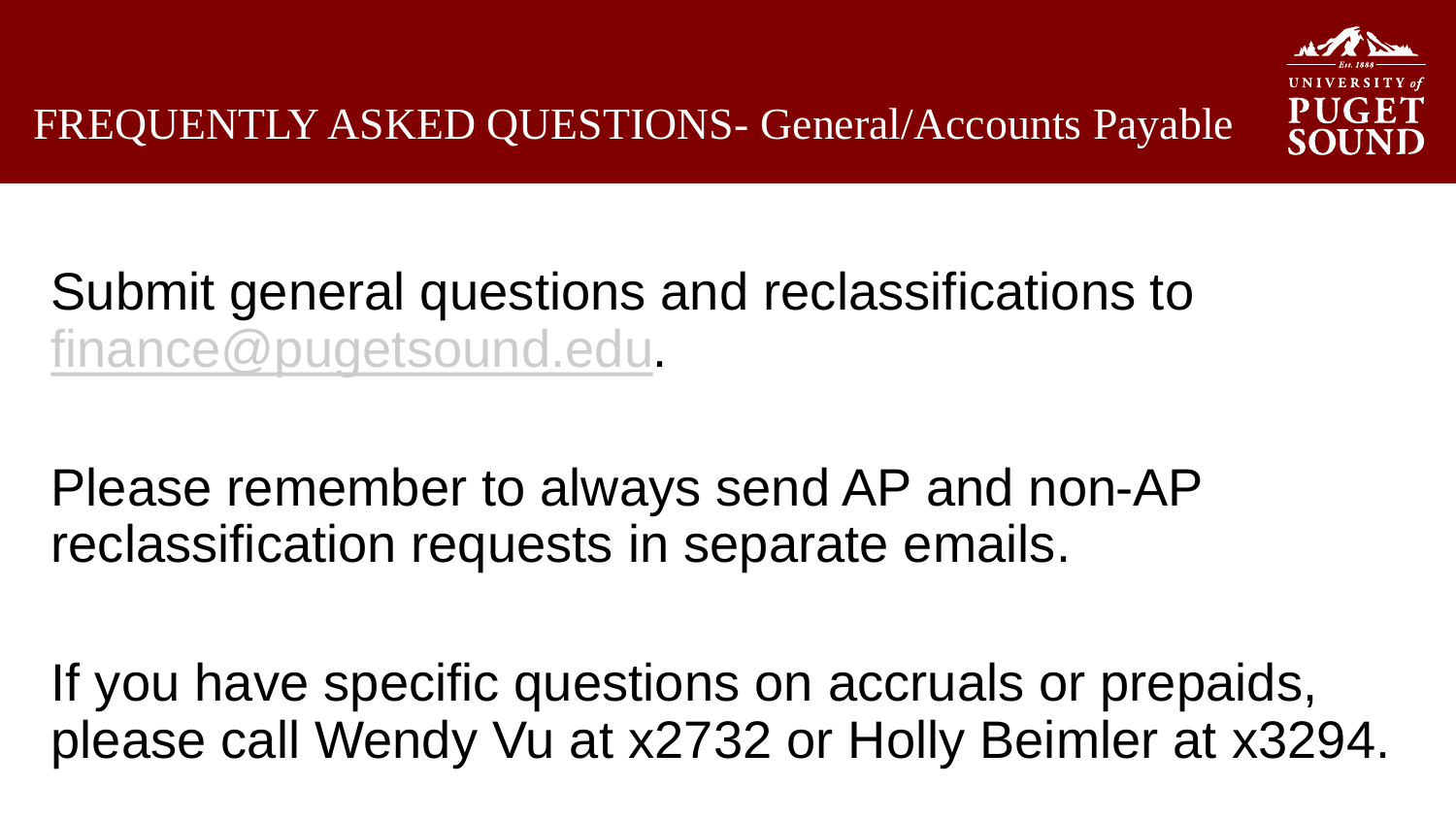

# Why do all new suppliers need to submit a W-9?

- To perform the appropriate analysis on taxability of transactions for the IRS, Form W-9 is required
- IRS Auditors will request documentation

# Is there a new mileage rate, and when will it take effect?

• The current mileage rate is \$0.585 cents per mile, in use since January  $1<sup>st</sup>$ , 2022. The IRS has not announced a mid-year revision to this rate.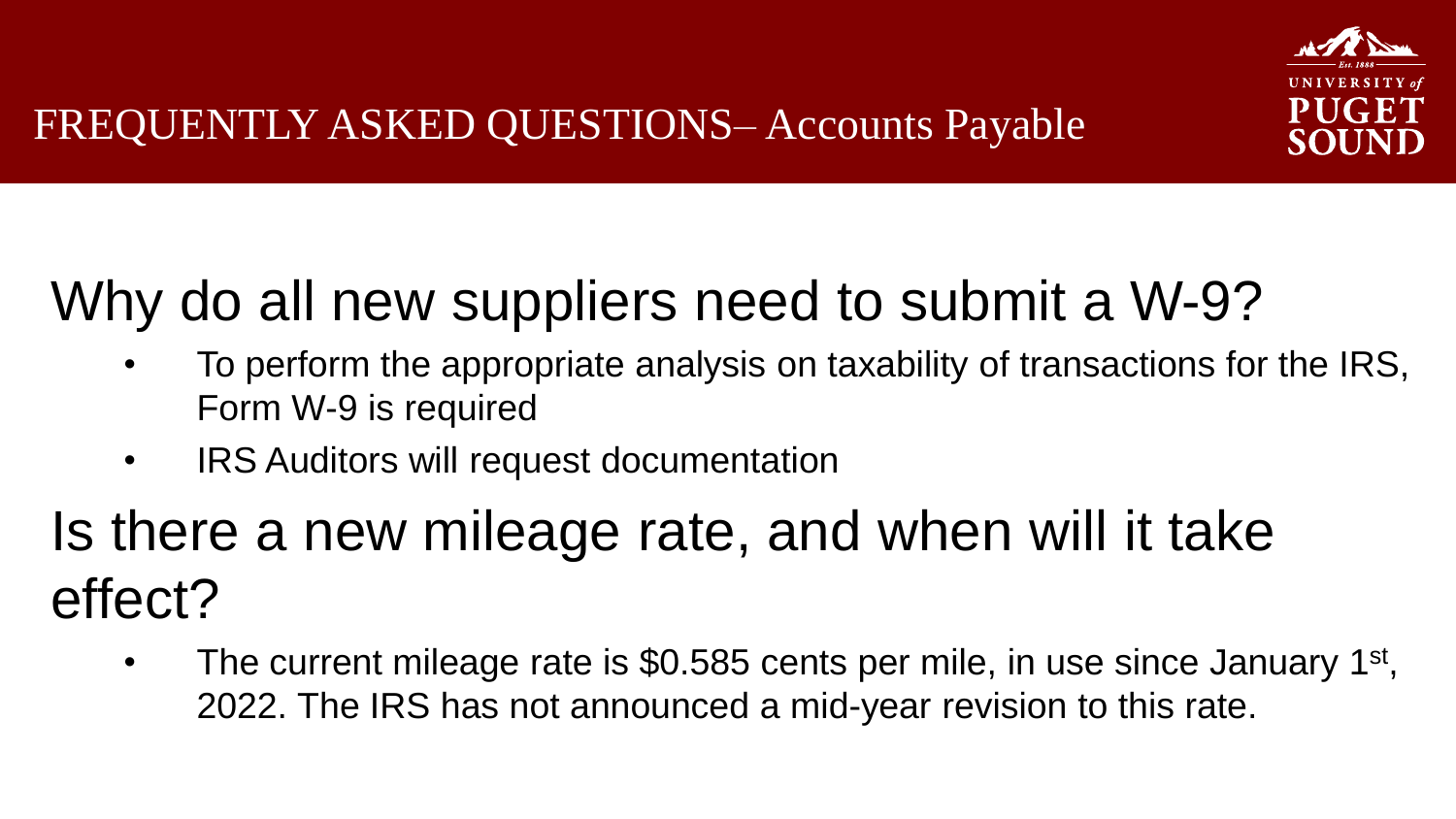

- How do I find my supplier number?
- What is my PO number?
- How can I get purchase history information?
- Why doesn't my supplier show up in the drop-down for a requisition?
- What do I do if I ordered incorrectly or product is damaged when received?
- Who can help me with a chair or other furniture purchase?
- How do I gain access for a new requestor in PeopleSoft?